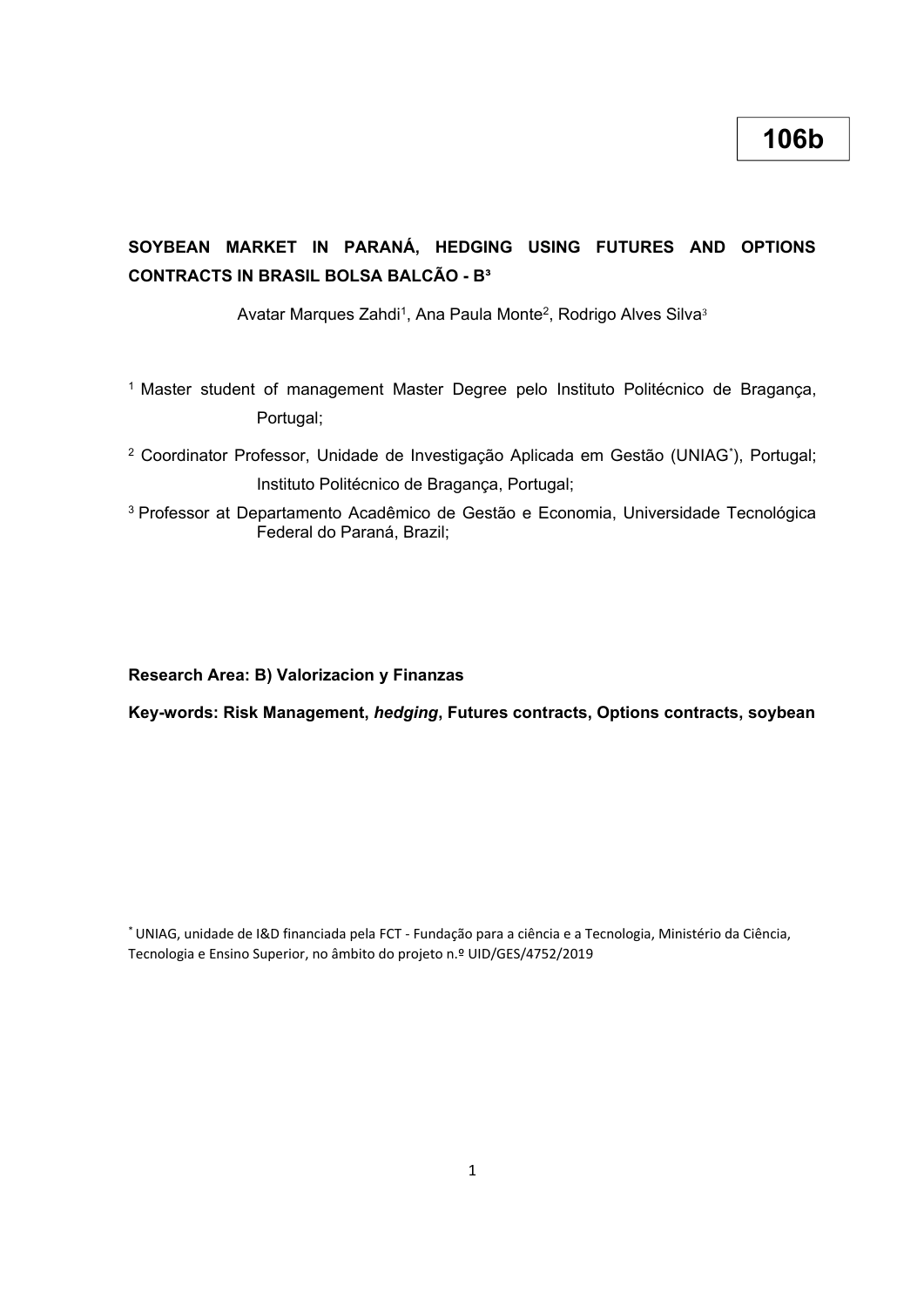**Soybean market in Paraná, hedging using futures and options contracts in Brasil Bolsa Balcão - B³.**

# **Abstract**

In this study, it is analyzed the importance and the possible utility of futures contracts and option contracts with financial settlement for hedging purpose, in soybean commodity, for region of Paraná, Brazil. We collected historical data regarding the applications of those two financial instruments in different commodities markets, the historical variability of the soybean price and its social-economic and importance for the region under analysis. The historical data about the use of these financial instruments, in different types of agricultural commodities, has proven the efficiency of those tools to mitigate the impacts of the unpredictability on price levels. Our findings suggest that both the futures contracts, in their different forms, and the option contracts are a possible alternative for efficient risk management for the soybean market in the Paraná region.

## **Key-words: Risk Management,** *hedging***, Futures contracts, Options contracts, soybean**

# **Introduction**

Brazil is the second largest producer of grains, bran and soybean oil in the world, being responsible for the supply of 35%, 26% and 26% of world demand, respectively. The country's main trading partner is the Chinese market, which accounts for 43% of global grain demand and 18% of soybean oil consumption. Brazil accounts for 25% of this supply, the rest of the national production being exported mainly to the Netherlands, France, Iran and India (Goldsmith, 2008; Marques, Mello & Martines 2006).

Due to the fact that exports are concentrated in one country (China), the Brazilian market becomes vulnerable to risks on the part of the producer, such as fluctuations in the price of the commodity, exchange rate fluctuations, fluctuations in the price of direct and indirect inputs, among others. This reinforces the need for efficient tools for mitigation and risk management (Demarchi, 2012).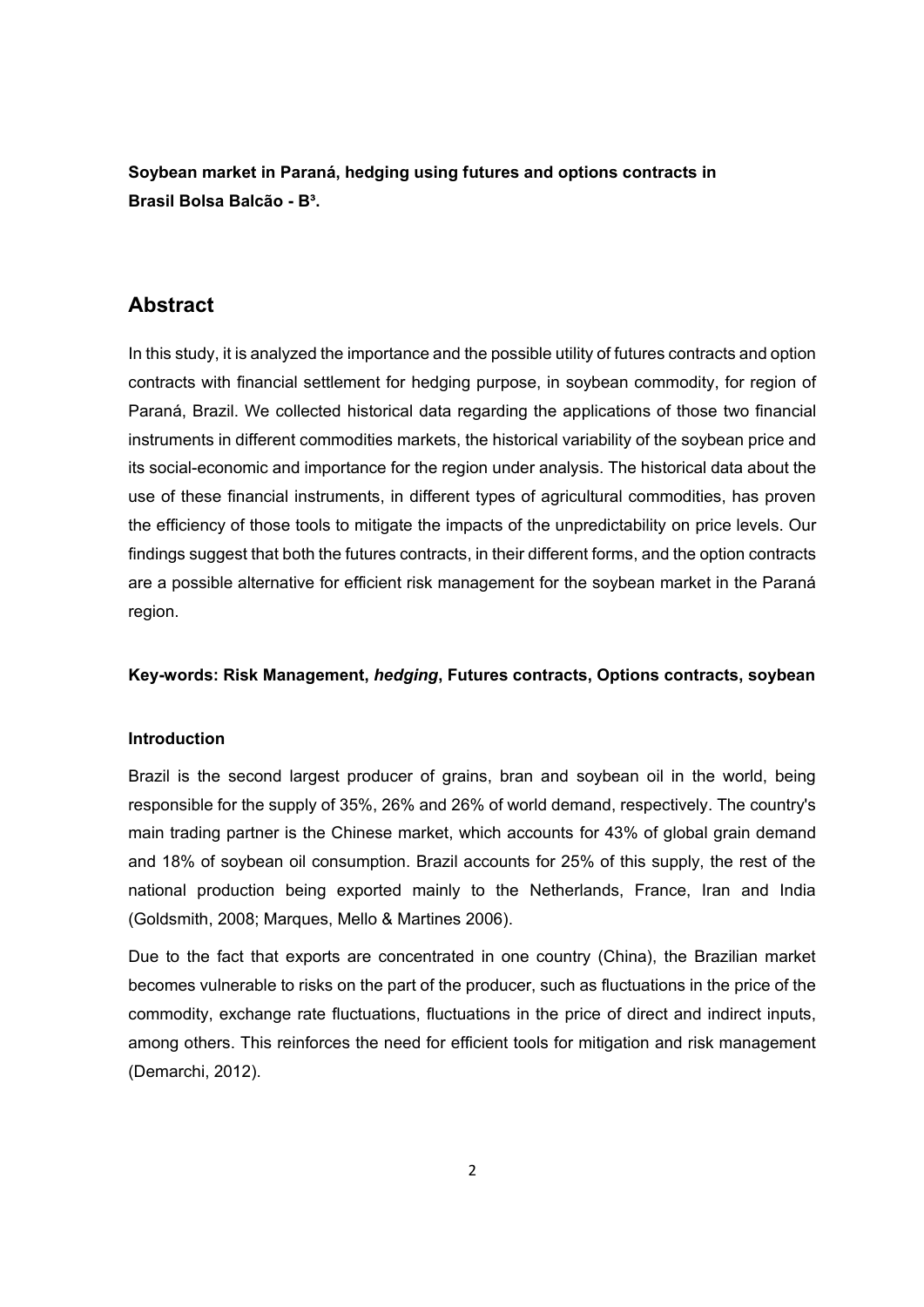Given the importance of soybean production for the Brazilian and Paraná economy, the present paper aims to carry out a review of the state of the art on the efficiency of risk coverage through the use of futures contracts and option contracts as hedging strategy tools for the agents of the soybean chain. From the academic perspective, this paper intends to contribute to a better understanding of the Brazilian agricultural derivatives market, having as main focus the soybean, making possible the realization of future different lines of research to compare different types of commodities in the Brazilian market or for the comparison on the behavior of soybean derivatives in different world markets. In turn, its importance to the market lies in the review of two risk management tools and their possibilities of real application.

In order to reach the objective, the paper was divided in 4 sections, besides the introduction and conclusion, as follows: in section 1 a succinct approach to the economic fundamentals of agricultural commodity prices, futures and option contracts markets. Section 2 briefly describes the soybean production market in the state of Paraná, Brazil. Next, the main pricing techniques for futures and option contracts are discussed in section 3 and section 4 deals with the main possible strategies to be used. It ends with a conclusion, where the opinions of the researchers are presented, resulting from the analysis of the work in question.

#### 1. Theoretical framework

#### 1.1. Economic fundamentals of agricultural commodity prices

Like other goods and services, the price of agricultural commodities is influenced by internal and external factors to the producing units. Among the internal factors we can mention the degree of technological innovation and the learning curve of the agricultural sector, pest control and harvesting techniques, and the quality of the inputs. In turn, the external factors are the basic costs, logistics, credit policies, inflation levels, climatic problems, seasonality, changes in population habit, among others. Importantly, unlike many other commodities, agricultural commodities historically have a high degree of volatility, which represents a greater difficulty in forecasting prices and consequently an increase in the risks associated with economic activity (Abreu, Medeiros & Werneck, 2003; Horngren, Datar & Foster, 2003; Mankiw, 2008; Varian, 2010).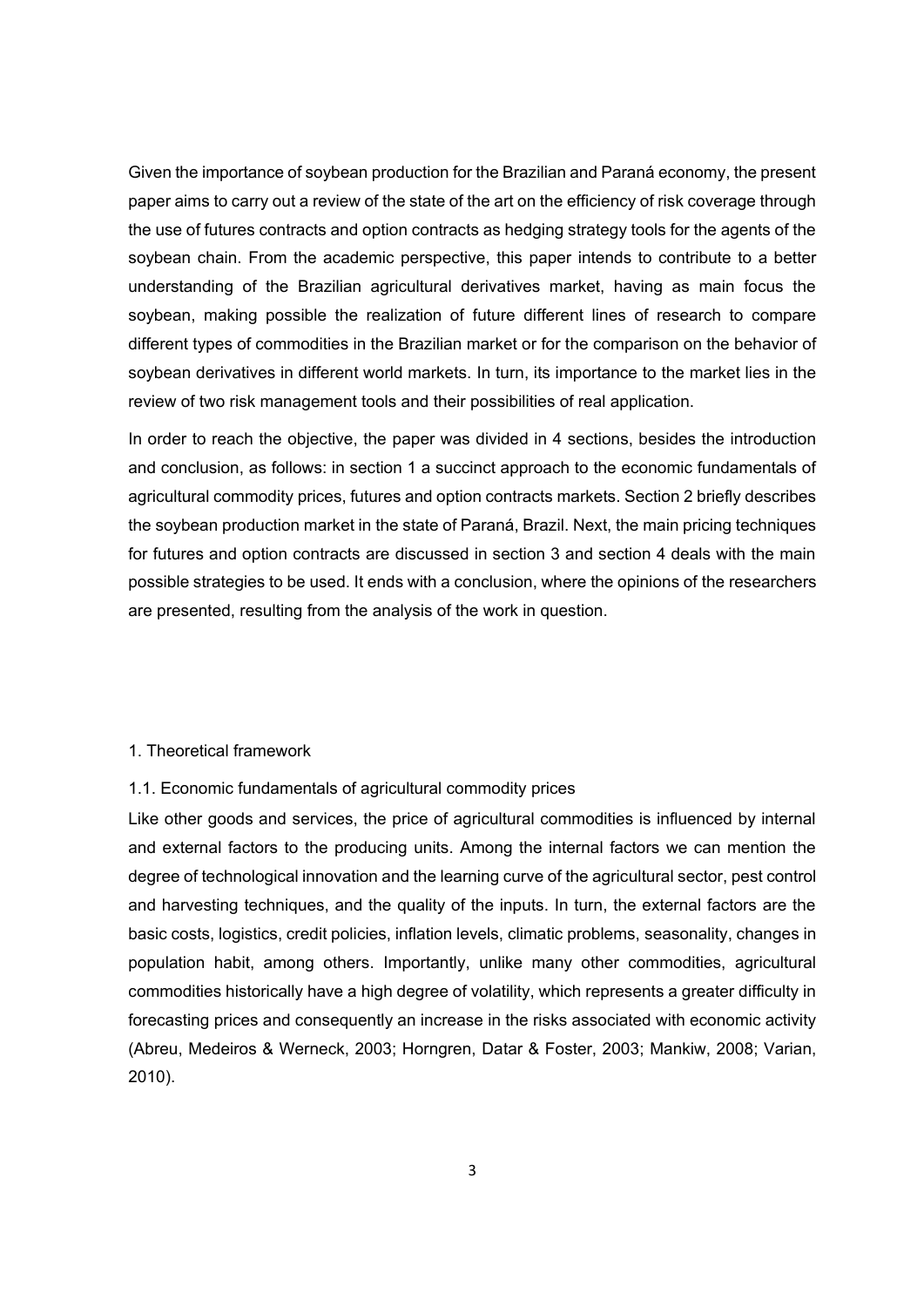Figure 1 shows the historical price variation of coffee, corn and soybeans, respectively (Lapp & Smith 1992; Marques, Mello & Martines, 2006).



Figure 1. CBOT historical price series for coffee, corn and soybean Source: Macrotrends, 2019

From the analysis of the three graphs, it is possible to verify the existence of a high oscillation in the prices of commodities. This variability is one of the risks to which the members of the agribusiness productive chain are exposed and which are related to a multitude of factors, often beyond the influence of an isolated agent of the market, which increases the unpredictability about the possibilities future. For these reasons, it is interesting to manage these types of risks through the use of appropriate tools, such as hedging from futures and option contracts (Marques, Mello & Martines, 2006; CME Group, 2014; Varian, 2010).

Among the main contributions on the studies of the variables of influence on the indices of price in the bulk sector are the studies by Deaton and Laroque (1992). The results indicate that the practice of maintaining commodity inventories is an important factor for the formation and forecasting of prices of these commodities. During the research it was noticed the existence of a non-linear relationship between the behavior in the prices of the analyzed commodities and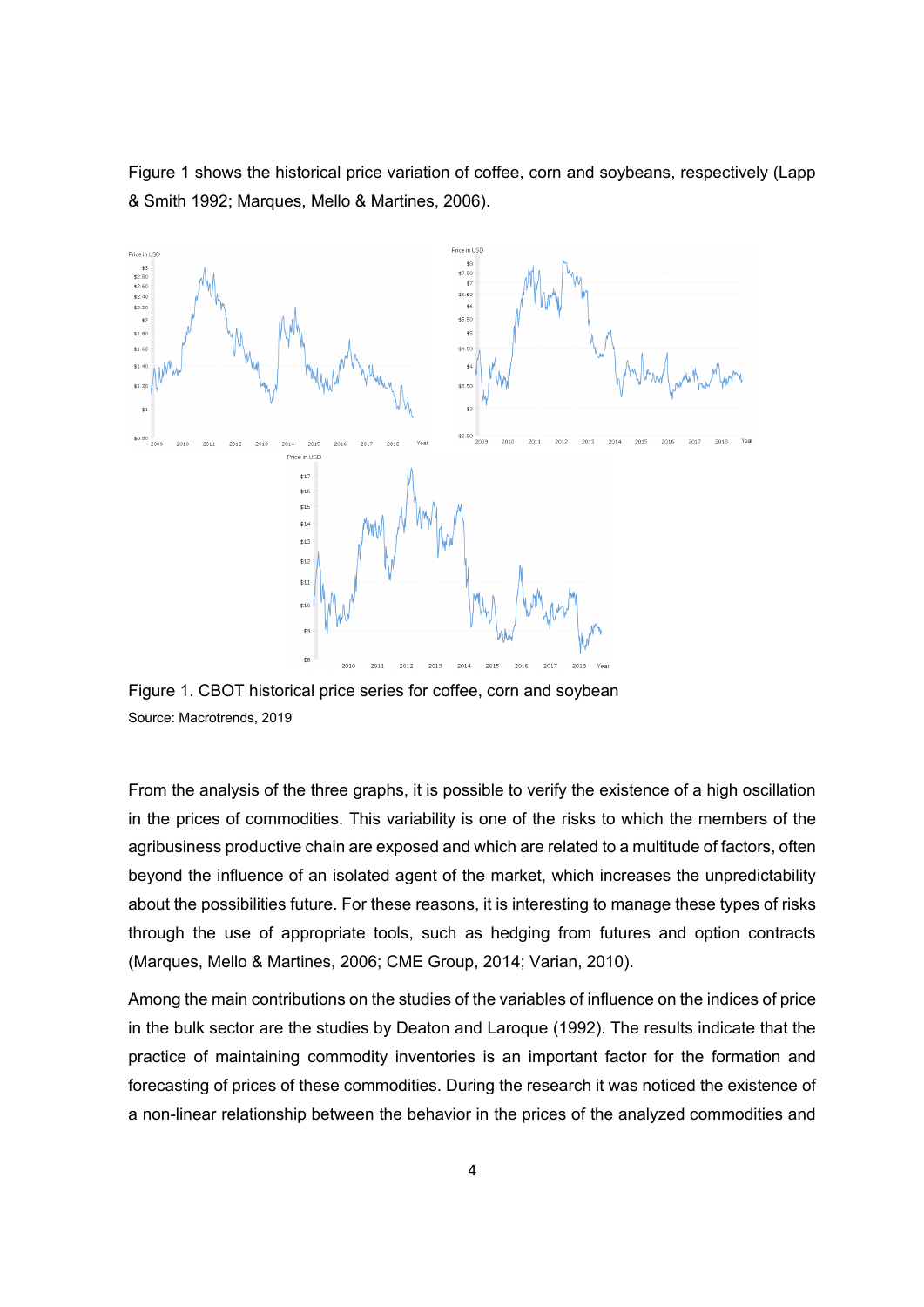the Competitive Storage Model. Another relevant study was that of Lapp and Smith (1992). The authors examined the influence of inflationary indices and the variability in the behavior of the prices of forty-seven agricultural commodities in the United States for the period 1962 to 1987. The results indicated a strong relation between inflation and the variation in prices, as well as the influence of macroeconomic policies (Lapp & Smith,1992).

The Chicago Board of Trade (CBOT), one of the largest commodity exchanges in the world and where the world soybean price is formed and signaled, states that the price calculation for this product is a latent variable whose value is determined by the fundamentals of supply and demand (CME Group, 2014).

1.2. The futures contract market

The formation of the market for futures contracts occurred from the need for a tool to reduce the uncertainties and risks in negotiations of products offered and purchased by farmers and merchants, respectively. Among the risks associated with the negotiation of these products we can mention the price volatility, the quality, the quantity to be delivered, the date and place of delivery, the actual delivery or payment (Carlton, 1984; Hull, 1995).

The solution initially was to carry out the negotiations based on the use of specific contracts between the parties, called Forward Market, in which the seller undertakes to deliver a defined quantity of a product, with a certain place, quality and price pre-defined. In this type of contract the clauses are not standardized, which entails four important consequences, as follows (Telser, 1981; Williams, 1982; Carlton, 1984; Marques et al., 2006):

(i) greater flexibility on the terms agreed between the seller and the buyer;

(ii) higher operating costs, arising from activities that are not the company's objective, such as the preparation of each contract, agreement on the price of each contract, credit analysis functions, legal procedures when failure to comply with the agreement by one of the parts;

(iii) physical delivery of the product is normally performed;

(iv) the need for trust between the signatory parties to the agreement.

The last three are the main points that bring less liquidity to the futures market because of the greater difficulty in selling the contract to a third party stakeholder.

The limitations imposed by the forward market, coupled with the interests of other members of the commodity chain in increasing the predictability of supply and demand, have led to the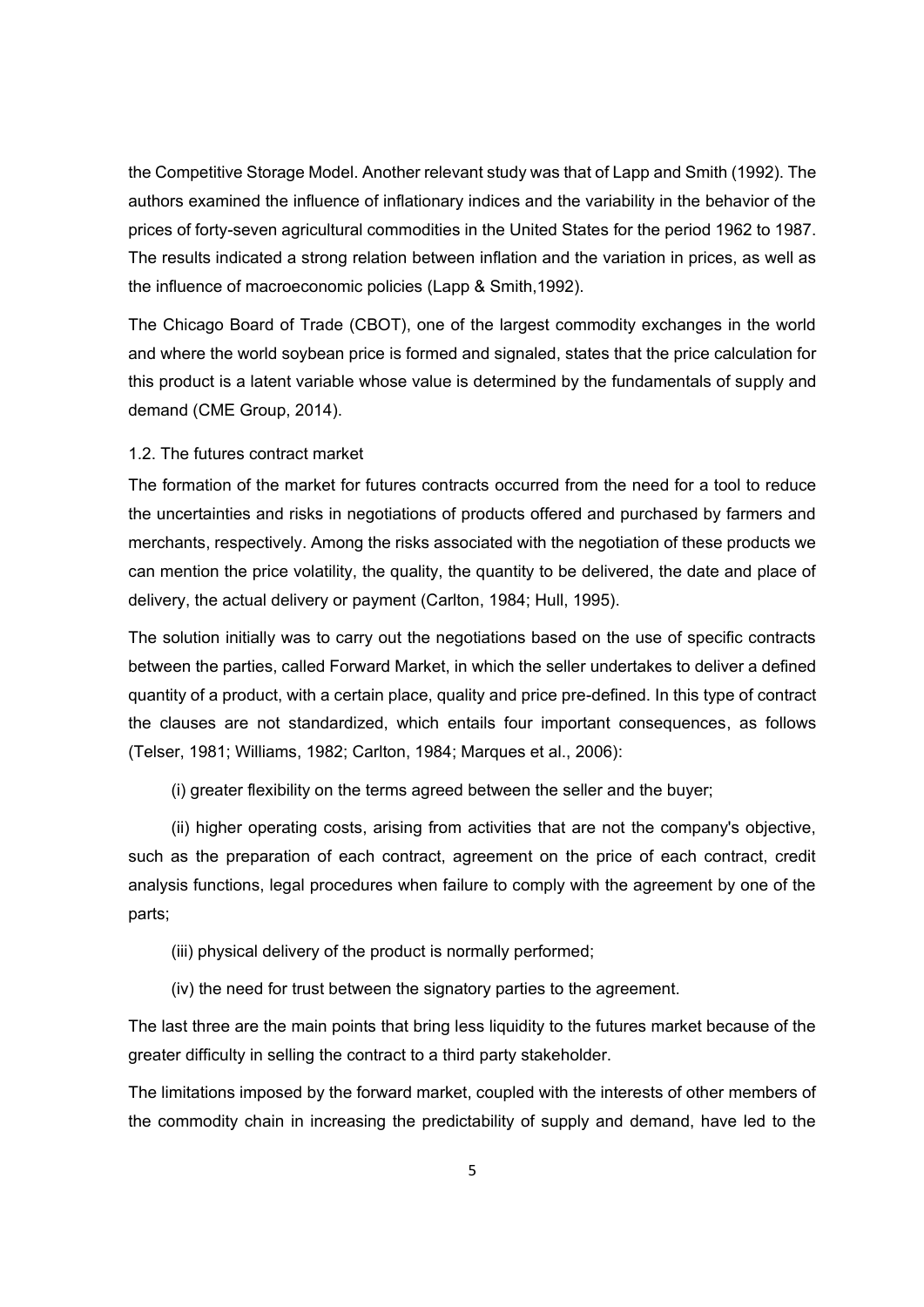emergence of a new type of futures market, organized markets, where contracts are standardized; payment and receipt are guaranteed by a clearing house, and the liquidation at maturity of the contract can be financial or physical delivery of product. The standardization of contracts allows individuals who do not have technical knowledge about the goods sold to participate in this market, since the quality and quantity of the products traded, and the date and form of settlement of the contract are pre-established. In turn, the figure of the clearing and settlement chamber supplies the need to know with whom the agreement is being made, since it becomes the guarantor of the fulfillment of the contractual obligations, being used for this the collection of Guarantee Margins and settings (Telser & Higinbontham, 1977; Telser, 1981; Williams, 1982; Carlton, 1984; Marques et al., 2006; Banco do Brasil, 2019).

The Guarantee Margin is a deposit amount in the form of a bond, required by the scholarships and accepted in the form of currency, Bank Deposit Certificate (BDC), Treasury Direct or shares, in order to guarantee settlement of the contract in case of one of the parties do not fulfill their obligations. The amount required to hedge the risks is calculated daily and is associated with market volatility, and buyers or sellers may be required to deposit more funds, which the market calls the "Margin Reinforcement". After deduction of all uncovered costs arising from the contract, the remaining margin value is returned to the depositor. Complementary to this practice, daily adjustments are amounts paid or received by the parties in accordance with the position taken and the value of the contract at the end of the day. If a futures market participant fails to meet its daily adjustment obligations, the required amount will be paid from the margin (Marques et al., 2006, CME Group, 2019b, ADVFN, 2019). These two characteristics are fundamental for the entry of new agents in the sector, who assume the positions of buyer, seller, hedger or speculator, which guarantees the liquidity of the system. In a simplified analogy, Telser (1981) states that forward contracts are for check, as are futures contracts for money, referring to the confidence and liquidity levels of the negotiations (Telser & Higinbontham, 1977; Telser, 1981; Williams, 1982; Carlton, 1984; Marques et al., 2006; Banco do Brasil, 2019).

To close a position of a future contract, the participant must take a position contrary to the initial, i.e. someone who bought a future contract and want to close the position must sell a contract with the same specifications or equivalent. The standardization of contracts facilitates this negotiation, with the negotiated price normally being the difference. This price difference between contracts is the arbitrage opportunity that market speculators seek to exploit, which generates liquidity to the system (Telser, 1981; Hull, 1995; Ferreira, 2009).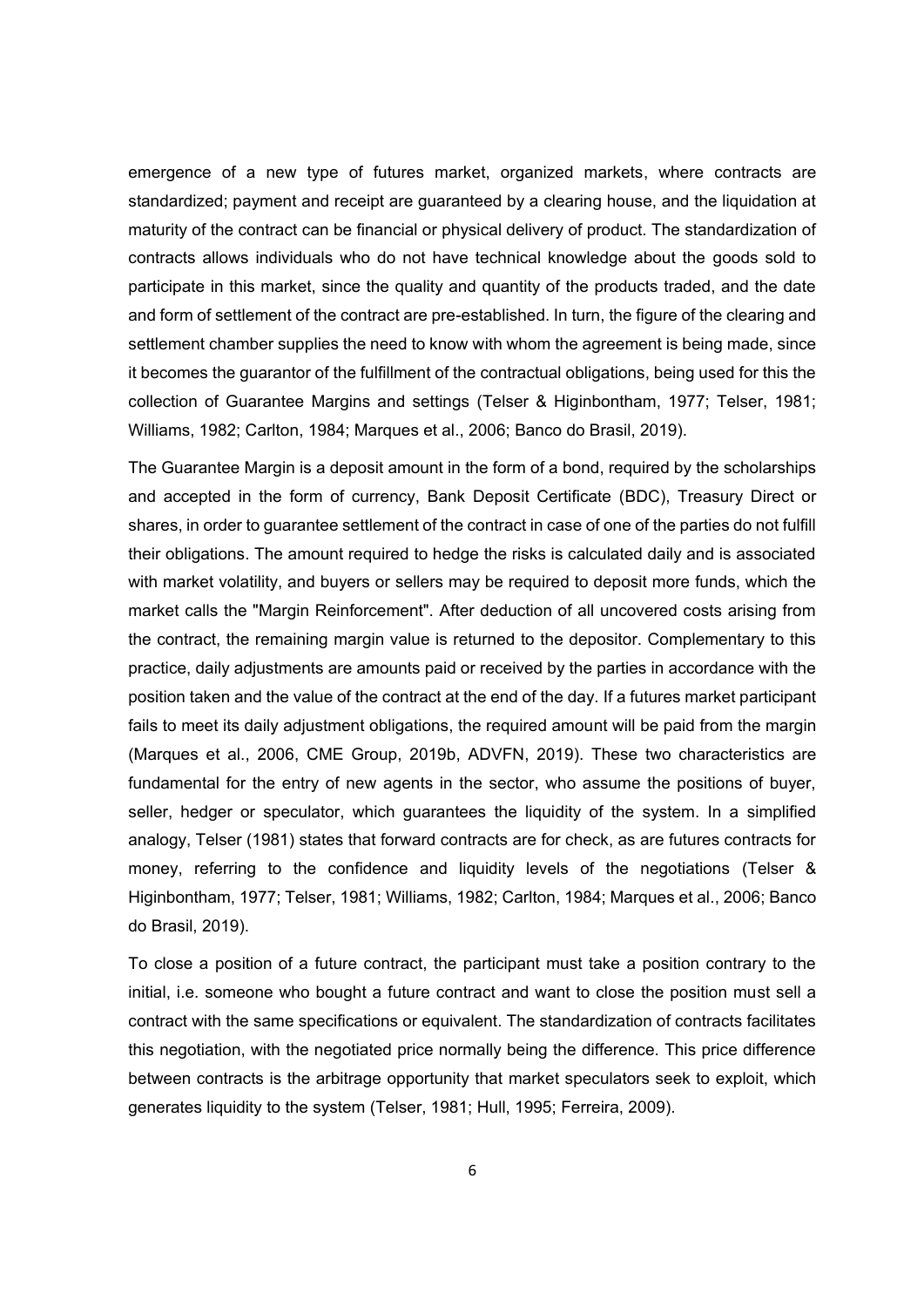In Brazil, the market for futures and options contracts is governed by the official stock exchange, Brasil, Bolsa, Balcão (B3), which has among its attributions "trading services (stock exchange), post-trading (clearing), over-the-counter registration [...] "(B3, 2019a). The traded commodities are sugar crystal, beef cattle, arabica coffee 4/5, arabica coffee 6/7, anhydrous ethanol, hydrated ethanol, corn, gold, oil and soybeans (B3, 2019b). Table 1 shows the technical characteristics of the future soybean contract traded on the Brazilian stock exchange $^{\rm 1}.$ 

Table 1

| Soybean futures contract with financial settlement |                                                                                                                                                                                                                                                                                                                 |  |
|----------------------------------------------------|-----------------------------------------------------------------------------------------------------------------------------------------------------------------------------------------------------------------------------------------------------------------------------------------------------------------|--|
| Trading object                                     | Soybeans in bulk, export type, with the following maximum<br>limits: 14% moisture; 1% foreign material and impurities; 30%<br>of broken; 8% greenish; 8% defective, of which up to 6% of<br>moldy grains, up to 4% of burned and burned grains, up to a<br>maximum of 1% can be allowed; and 18.5% oil content. |  |
| <b>Trading Code</b>                                | <b>SFI</b>                                                                                                                                                                                                                                                                                                      |  |
| Contract size                                      | 450 bags of 60kg liquid (equivalent to 27 metric tons).                                                                                                                                                                                                                                                         |  |
| Price                                              | United States dollars per bag, to two decimal places.                                                                                                                                                                                                                                                           |  |
| Minimum price fluctuation US\$0,01.                |                                                                                                                                                                                                                                                                                                                 |  |
| Standard Lot                                       | 1 contract.                                                                                                                                                                                                                                                                                                     |  |
| Last trading day                                   | 2nd business day prior to the month of maturity.                                                                                                                                                                                                                                                                |  |
| Due date                                           | 2nd business day prior to the month of maturity.                                                                                                                                                                                                                                                                |  |
| Months of maturity                                 | March, April, May, June, July, August, September and<br>November.                                                                                                                                                                                                                                               |  |
| Settlement at maturity                             | Financial.                                                                                                                                                                                                                                                                                                      |  |

Soybean futures contract with financial settlement

Source: Brasil, Bolsa, Balcão (B3), 2019c

#### 1.3. The options market

 $\overline{a}$ 

The options market began in the sixteenth and eighteenth centuries. From this period until the beginning of 1970, the option contract was considered as a kind of betting instrument on market price fluctuation, in which the option buyer limits his loss to the premium paid, while the possible gains would be numerous times higher (Poitras, 2009). This exaggerated belief on the part of

<sup>1</sup> The complete agreement can be consulted at http://www.bmfbovespa.com.br/en/produtos/listados-a-vista-ederivativos/commodities/futuro-de-soja-com-liquidacao-financeira.htm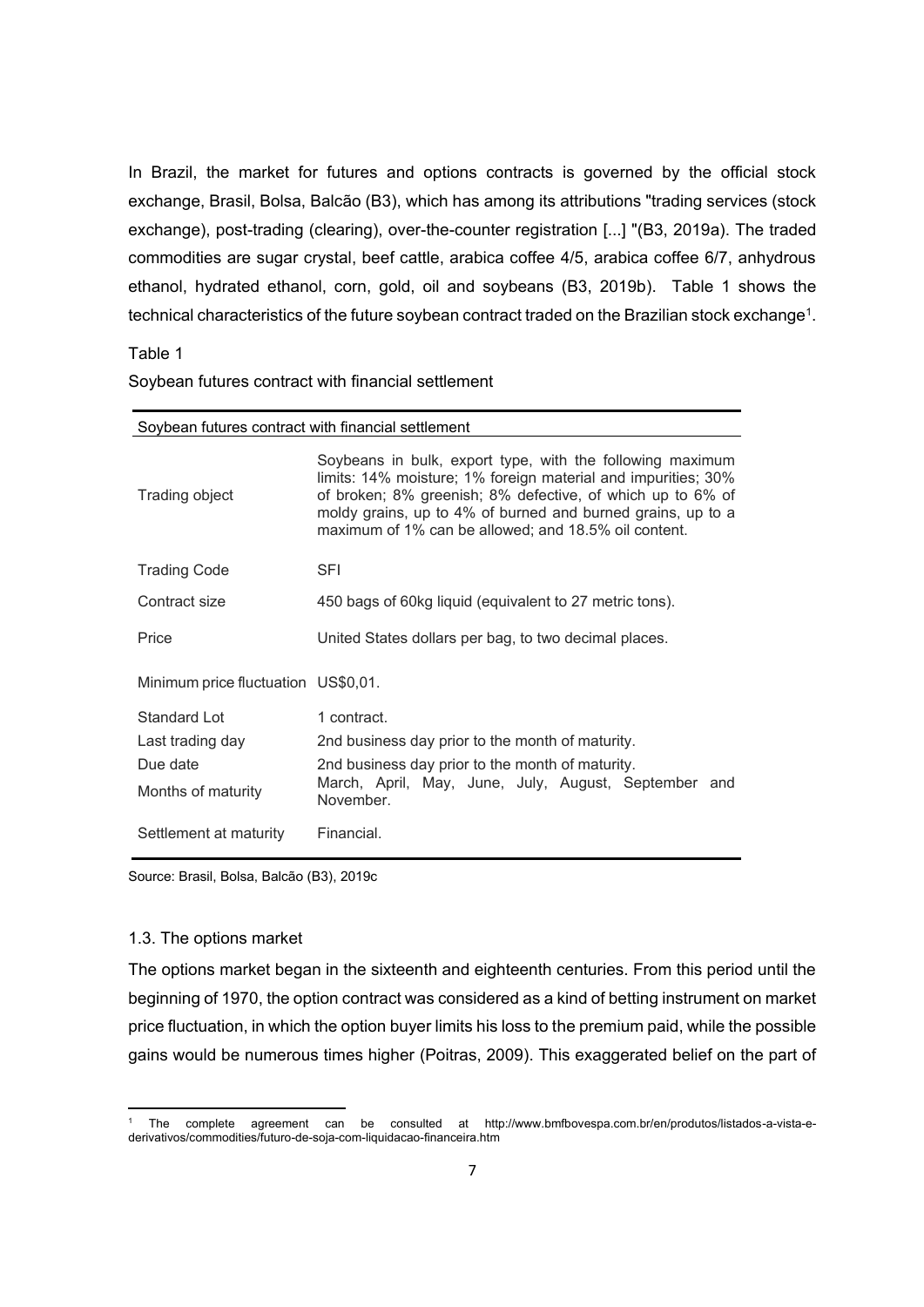the members of this market is justified by the nature of the option contracts, in which the contract holder earns for himself the right, but not the obligation, to buy or sell the goods at a predetermined price, for delivery at a future date, by paying a premium on the acquisition of the contract. The holder of these rights assumes a position known as long and has the possibility to resell them to a new stakeholder, by premium agreed between the parties. On the other hand, the seller of the option contract assumes a position known as short and limits its gains to the value of the premium, while assuming the risk of unlimited losses, since it assumes the obligation to buy or sell the goods for the amount determined in the contract of option if it is executed. For this reason, the issuer of an options contract is required to deposit a guarantee equivalent to that of negotiating future contracts (Mackenzie, 2006; Poitras, 2009).

With the publication in the early 1970s of Black and Scholes's work on option pricing theorems ("Theory of Rational Option Pricing" and the "Black-Scholes Formula" 2 , there was a change in the perception of market agents about options contracts, which until then were seen as a betting instrument. Black and Scholes demonstrated how these contracts could be used as a risk management or investment (arbitrage) instrument, in addition to speculation. For the organized option market this change meant the entry of new participants, which led to an increase in liquidity and the consolidation of options as another financial engineering tool (Black, 1975; Donald Mackenzie, 2006; Poitras, 2009).

These types of contracts can be found on different organized exchanges, the largest being in the commodities sector, including soybeans, the CBOT, belonging to the CME Group (CME Group, 2019a). In Brazil these contracts are traded in Brasil, Bolsa, Balcão (B3). Table 2 represents a soybean option with financial settlement negotiated in B3 (B3, 2019d).

1

<sup>2</sup>Later enhanced and renamed Black-Scholes-Merton Formula.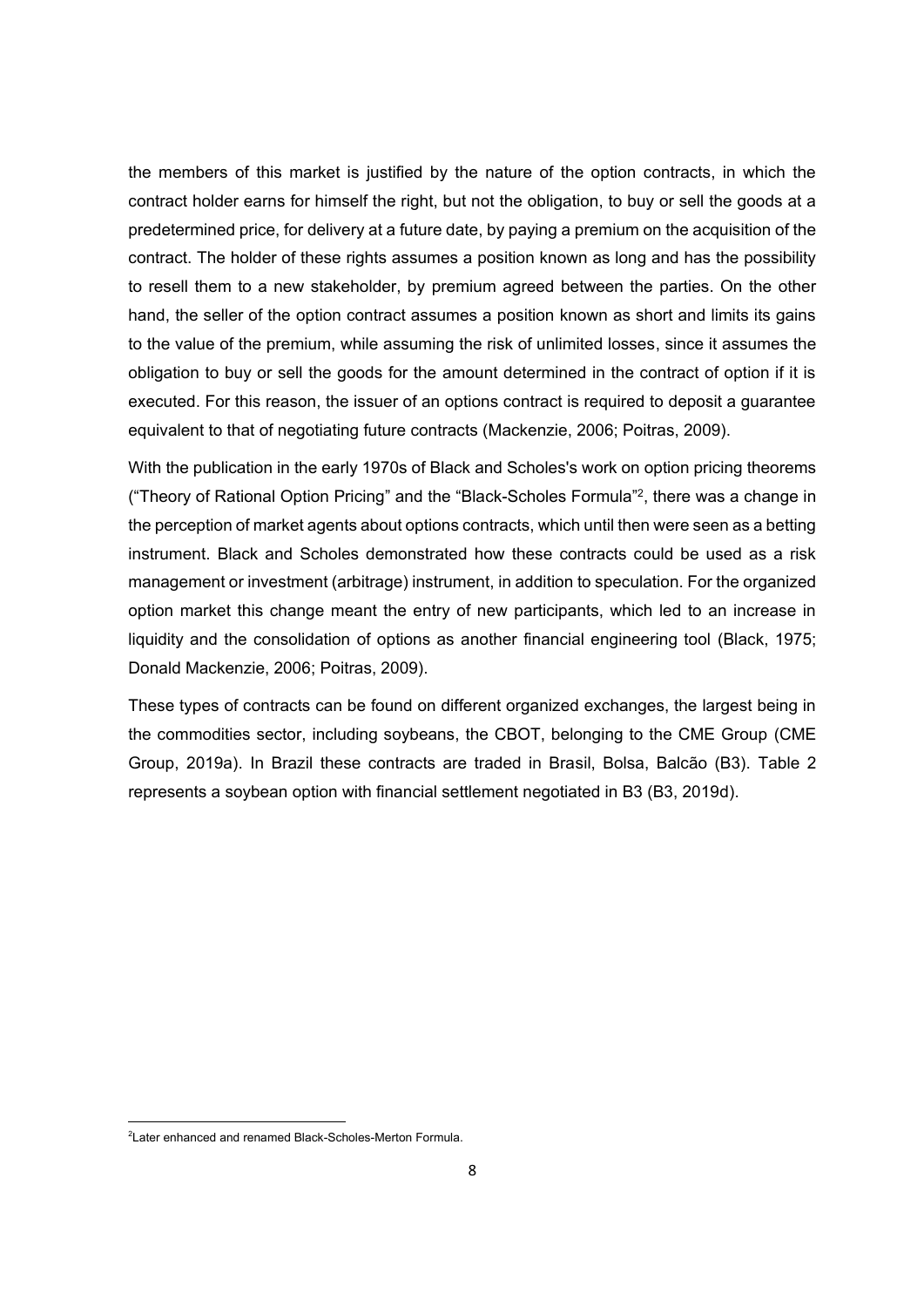Table 2 Soybean option contract with financial settlement

| Trading object               | Soybeans in bulk, export type, with the following maximum limits: 14%<br>moisture; 1% foreign material and impurities; 30% of broken; 8%<br>greenish; 8% defective, of which up to 6% of moldy grains, up to 4% of<br>burned and burned grains, up to a maximum of 1% can be allowed; and<br>18.5% oil content. |  |
|------------------------------|-----------------------------------------------------------------------------------------------------------------------------------------------------------------------------------------------------------------------------------------------------------------------------------------------------------------|--|
| <b>Trading Code</b>          | <b>SFI</b>                                                                                                                                                                                                                                                                                                      |  |
| Option style                 | American <sup>3</sup> .                                                                                                                                                                                                                                                                                         |  |
| Contract size                | 450 bags of 60kg net (equivalent to 27 metric tons).                                                                                                                                                                                                                                                            |  |
| Price                        | Option premium, expressed in United States dollars per bag, to two<br>decimal places.                                                                                                                                                                                                                           |  |
| Minimum price<br>fluctuation | US\$0,01.                                                                                                                                                                                                                                                                                                       |  |
| Standard Lot                 | 1 contract.                                                                                                                                                                                                                                                                                                     |  |
| Last trading day             | Business day before expiration date.                                                                                                                                                                                                                                                                            |  |
| Maturity date.               | Second business day prior to the month of maturity.                                                                                                                                                                                                                                                             |  |
| Months of maturity           | March, April, May, June, July, August, September and November.<br>On the maturity date, the exercise of the option is performed<br>automatically by B3, subject to the following conditions:<br>Call option:                                                                                                    |  |
|                              | a) If the result of the difference between the settlement price of the<br>underlying asset and the exercise price, for the principal holder, is<br>positive; and                                                                                                                                                |  |
| Settlement                   | b) The principal does not register in the trading system his intention not<br>to exercise his call on the due date.                                                                                                                                                                                             |  |
|                              | Put option:                                                                                                                                                                                                                                                                                                     |  |
|                              | a) If the result of the difference between the exercise price and the<br>settlement price of the underlying asset, for the principal holder, is<br>positive; and                                                                                                                                                |  |
|                              | b) The titular principal does not register in the trading system his intention<br>not to exercise his put on the expiration date.                                                                                                                                                                               |  |

source: Brasil, Bolsa, Balcão (B3), 2019d

The possibility of finding these financial instruments in different places is possible because the understanding of what options contracts are homogeneous, as can be seen from the comparison of how scholars and different financial institutions define this concept.

Hull (1995) defines the option contract as

1

 $3$  American-style contracts allow the same to be settled at any time prior to its expiration.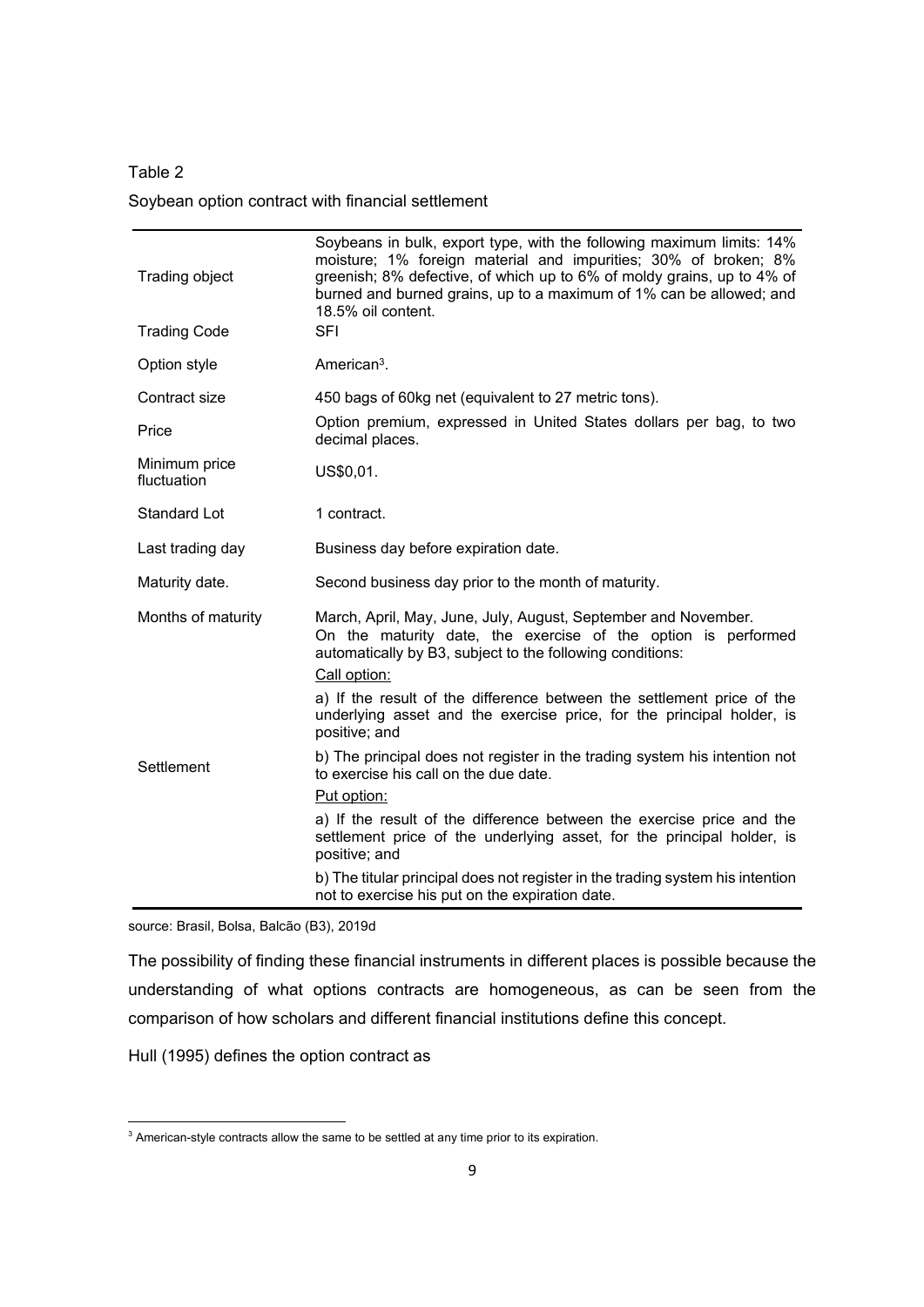"The options are fundamentally different from forward or futures contracts. An option gives the holder of the option the right to do something. The holder does not have to exercise this right. By contrast, in forward or futures contract, the two parties have the committed themselves to doing something. Whereas it costs nothing (except for the margin requirements) to enter into a forward or futures contract, the purchase of an option requires an up-front payment." (p. 172)

For Banco do Brasil, the option contract "[...] guarantees the 'right' to buy or sell a certain product at a fixed price until a future date, upon payment of a premium, at the time of purchase of the contract. There are no daily adjustments and margin of guarantee. "(Banco do Brasil, 2019). In turn, the Lisbon Stock Exchange states that "There are two types of option contracts: call options and put options. A call option entitles the buyer to acquire the underlying asset, while a put option confers the buyer the right to sell the underlying asset." (Lisbon Stock Exchange, 2019).

# 2. The soybean market in Paraná

The state of Paraná, located in the southern region of Brazil, is the largest soybean producer in the South region and the second largest producer in the country. During the harvest of 2017/2018 the region accounted for 16.29% of the country's total production of the commodity, with a total value of 116.996 million tons (EMBRAPA, 05/2018).

The soybean complex began in Brazil in the 1960s and was adopted by the state of Paraná 10 years later in 1970. The evolution from good land management, the development and application of new technologies and the search for optimization of production efficiency meant that, almost 50 years after the start of activities, the harvest in the state increased from 0.37 million tons in 1970 to 19.07 million in 2018 (Flaskerud, 2003; Demarchi, 2012; EMBRAPA, 2018). Production in the state comes mostly from small farmers, who seek agricultural credits partly through government programs, but mainly from financial tools, such as the Agricultural Credit Letter (ACL), cooperatives, input suppliers and equipment, and of companies consuming soy and its by-products with the use of forward contracts (OTC) (Bulhões, 2007; Flaskerud, 2003; Marques et al., 2006).

The soybean plantations found in the region can be classified into two types of planting, traditional and organic. In traditional planting, soybeans are used, which can be genetically modified (GMO) or non-genetically modified (N-GMO), synthetic fertilizers and pesticides to improve productivity and control pests. In turn, organic farms are those where chemical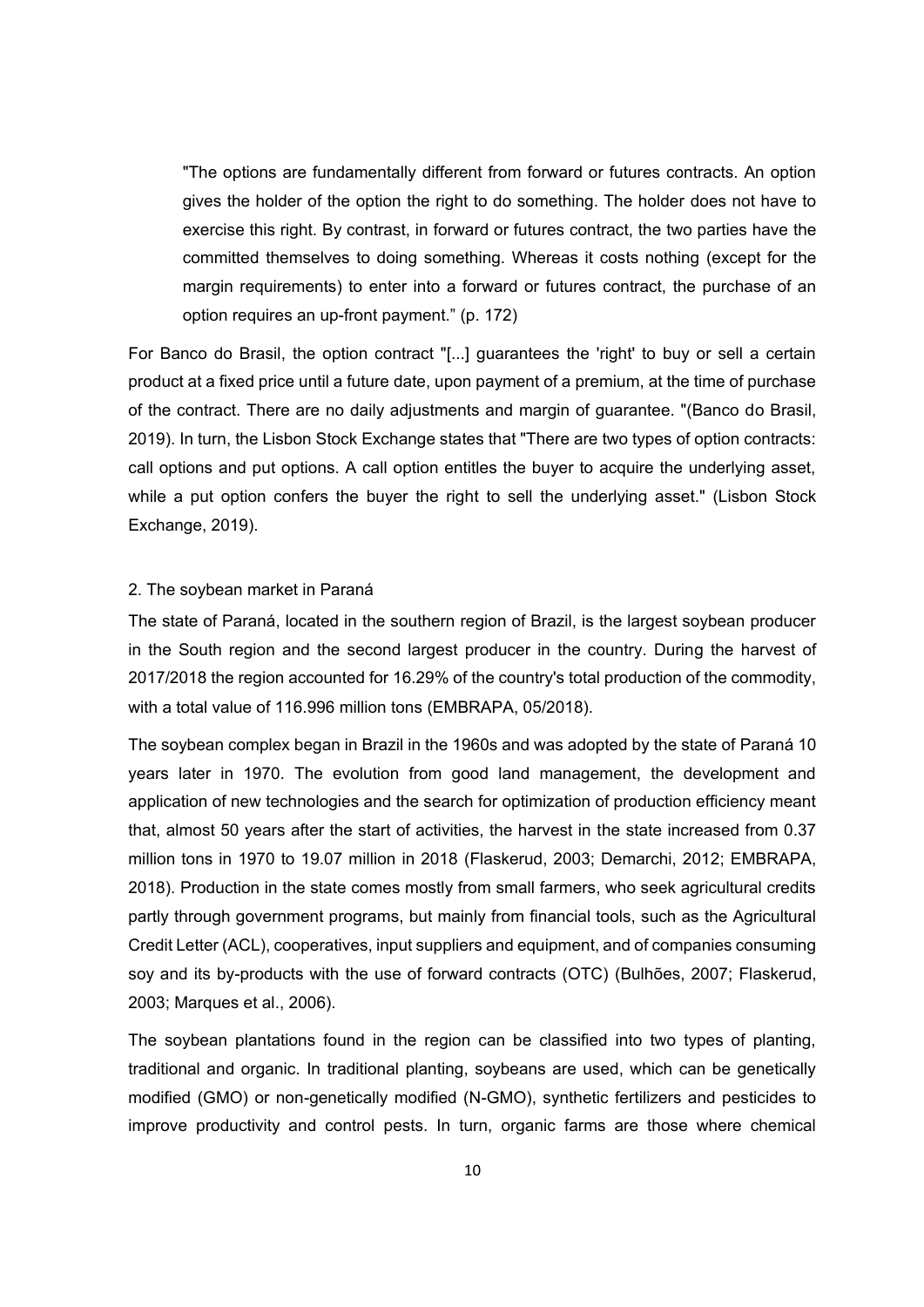products are not used in the maintenance of soybean plantations, so it is necessary to hire more labor to maintain pest control (Kamali, Meuwissen, de Boer, van Middelaar, Moreira, & Lansink, 2017). The system of organic planting presents, on average, a greater profitability when compared to the traditional system of planting. However, the farmer who opts for this modality is more exposed to the risk, since it has a greater variability in prices. One of the options for the management and mitigation of these risks is the use of hedge tools (Kamali et al., 2017).

For the state's economy, the soybean industry has become an important member of the agribusiness productive chain. Among the directly affected members of the chain we can mention chicken producers, animal feed industry, soy oil extracting industries, milling companies, agricultural cooperatives, transport companies, suppliers of raw material and equipment. In turn indirect impacts can be perceived from social reflexes, improvement in the quality of life of the population, increased search for better educational levels, such as higher education and specialization, especially in areas related to the agro industrial sector (Madureira & Rippel, 2014).

Figure 2 represents the historical series of the soybean grains production in the state of Paraná for the period1995 to 2017. From Figure 2 it is possible to verify the growth in the production volume in the state of Paraná, whose value was tripled in the period of twenty years, which evidences the growth of the sector.





Source: prepared by the author, based on data from Companhia Nacional de Abastecimento (Conab), 2019 and Banco Central do Brasil, 2019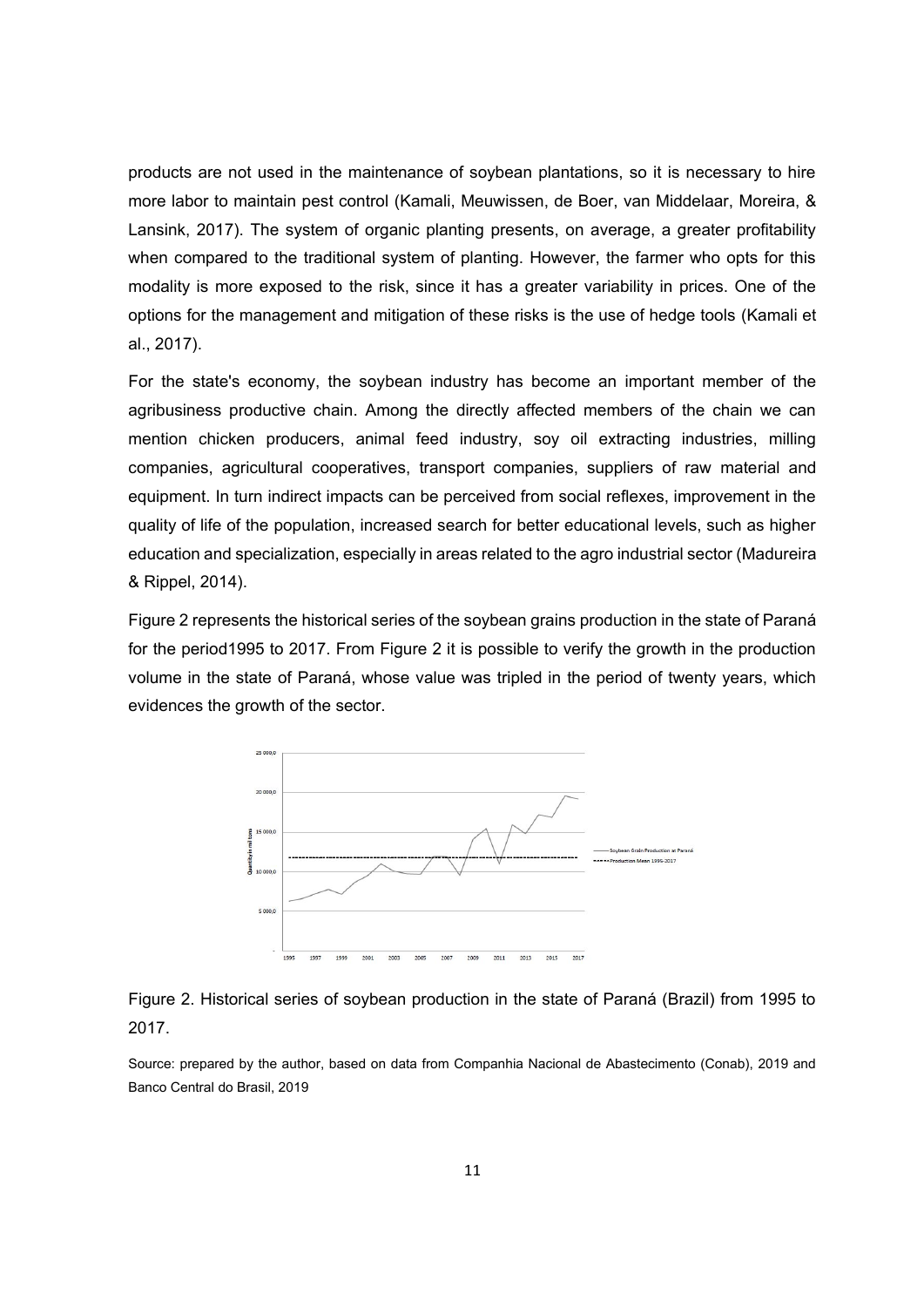The figure 3 exhibit the annual price of soybean grains in the state of Paraná for the period of 1995 to 2017. The graph shown in figure 3 allows us to easily visualize the existence of peaks and valleys with different amplitudes. Due to this price variation, associated with the growth of the soybean production sector, the use of risk management instruments may be interesting.



Figure 3. Historical series of soybean grain prices in the state of Paraná (Brazil) from 1995 to 2017.

Source: prepared by the author, based on data from Secretaria da Agricultura e Abastecimento (SEAB-PR), 2019 and Banco Central do Brasil, 2019.

In Paraná, transportation of grain production is carried out mostly through highways, in bulk trucks. The modality used has a direct impact on the basic value for the soybean price, being responsible for approximately 7% of the price paid by the international markets (Silva-Neto, Rocha, Pera & Caixeta-Filho, 2014).

The exchange rate variation should be taken into account for the strategies adopted by the producers of the region and for the clients of that area, in order to mitigate risks and maximize profits, since this variation affects both the sales prices of soybeans and the cost of production inputs (Marques et al., 2006). In the state there are four commodities exchanges registered by the Companhia Nacional de Abastecimento<sup>4</sup> (CONAB). They are non-profit institutions that aim to foster systems and tools that stimulate and improve the commercialization of goods, services

1

<sup>4</sup> National Supply Company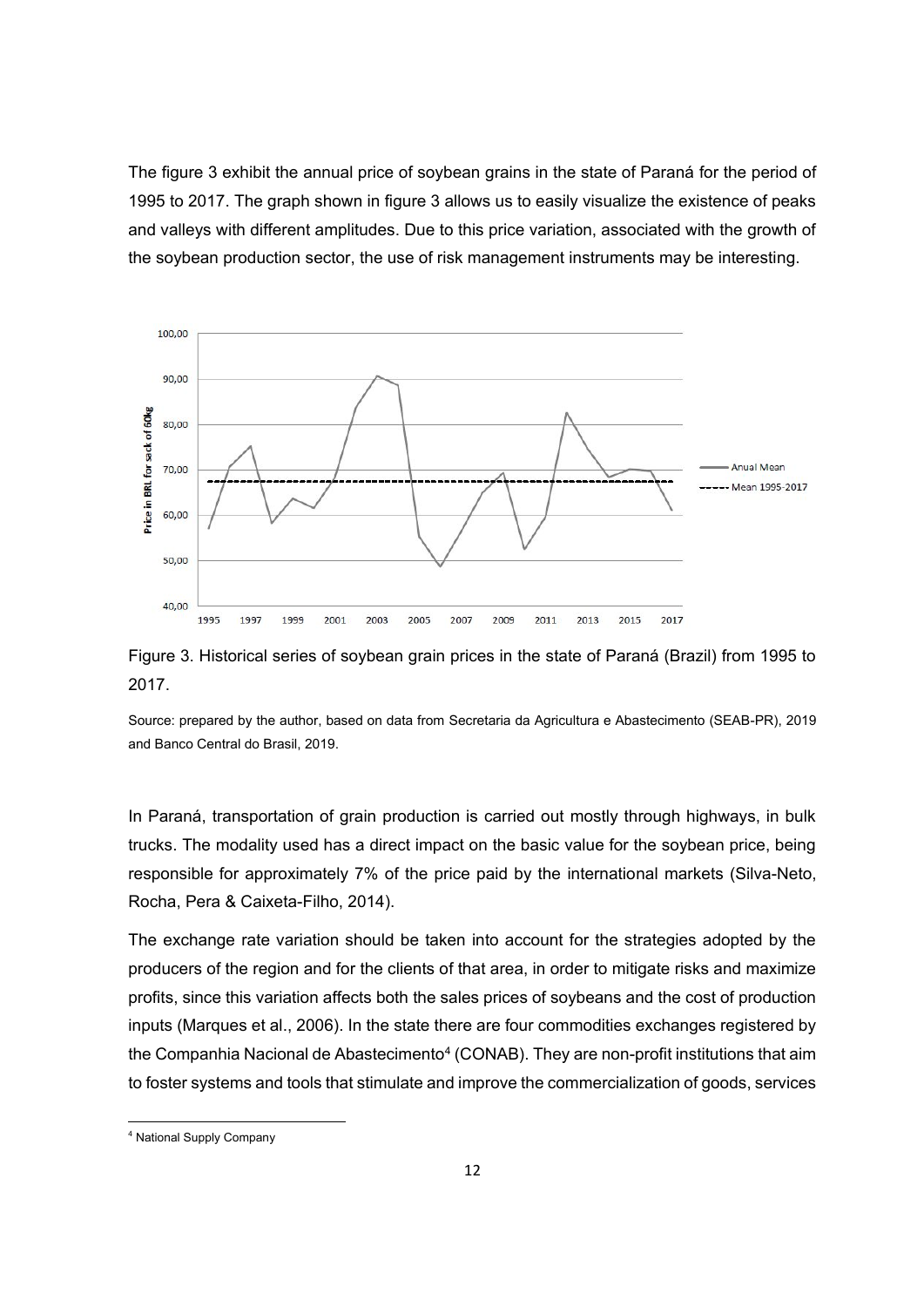and rights. These are as follows (BBM, 2019; BCMM, 2019; BCML, 2019; Noticias Agrícolas, 2019):

- Associação Nacional das Bolsas de Mercadorias e Cereais<sup>5</sup>- ANBM;
- $\bullet$  Bolsa Brasileira de Mercadorias $6 \text{BBM/PR}$ ;
- Bolsa de Cereais e Mercadorias de Maringá<sup>7</sup> BCMM;
- Bolsa de Cereais e Mercadorias de Londrina<sup>8</sup> BCML.

## 3. Soybean futures and options pricing techniques

The analysis of prices for the futures markets has two main analyzes, the technical or graphical analysis and the fundamental analysis. The professionals in this market are based on these two tools, usually using one of them as a basis for decision making and the other as a complementary data source for the confirmation or reanalysis of the decision (Marques et al., 2006).

Users of fundamental analysis are concerned with factors that may influence the price of a stock or commodity, such as the company's financial health, historical supply and demand series, market trends, weather factors, and stock levels. This information forms the basis for the decision of what is to be bought or sold and at what price (Marques et al., 2006; Harrington, 2003). In turn, the technical analysis proposes the forecast of future price trends from the market movements, with the aid mainly of graphical resources. This information forms the basis for deciding when to buy, sell or hold a position in the market and is more appropriate than the fundamentalist analysis when the period analyzed is relatively short (Marques et al., 2006; Harrington, 2003; Lemos, 2017).

Other tools used to try to predict futures and options contracts prices are, for example, the Black-Scholes-Merton Theory of Options (BSM), econometric series, use of financial mathematics, Random Walk Theory, Stock Theory, Put-Call Parity, among others (Ferreira, 2009; Hull, 1995; Deaton & Laroque, 1992; Black, 1975; Marques et al., 2006).

 $\overline{a}$ 

<sup>5</sup> National Association of Stock Exchanges and Cereals

<sup>6</sup> Brazilian Commodities Exchange

<sup>7</sup> Cereals and Commodities Exchange of Maringá

<sup>8</sup> Cereals and Commodities Exchange of Londrina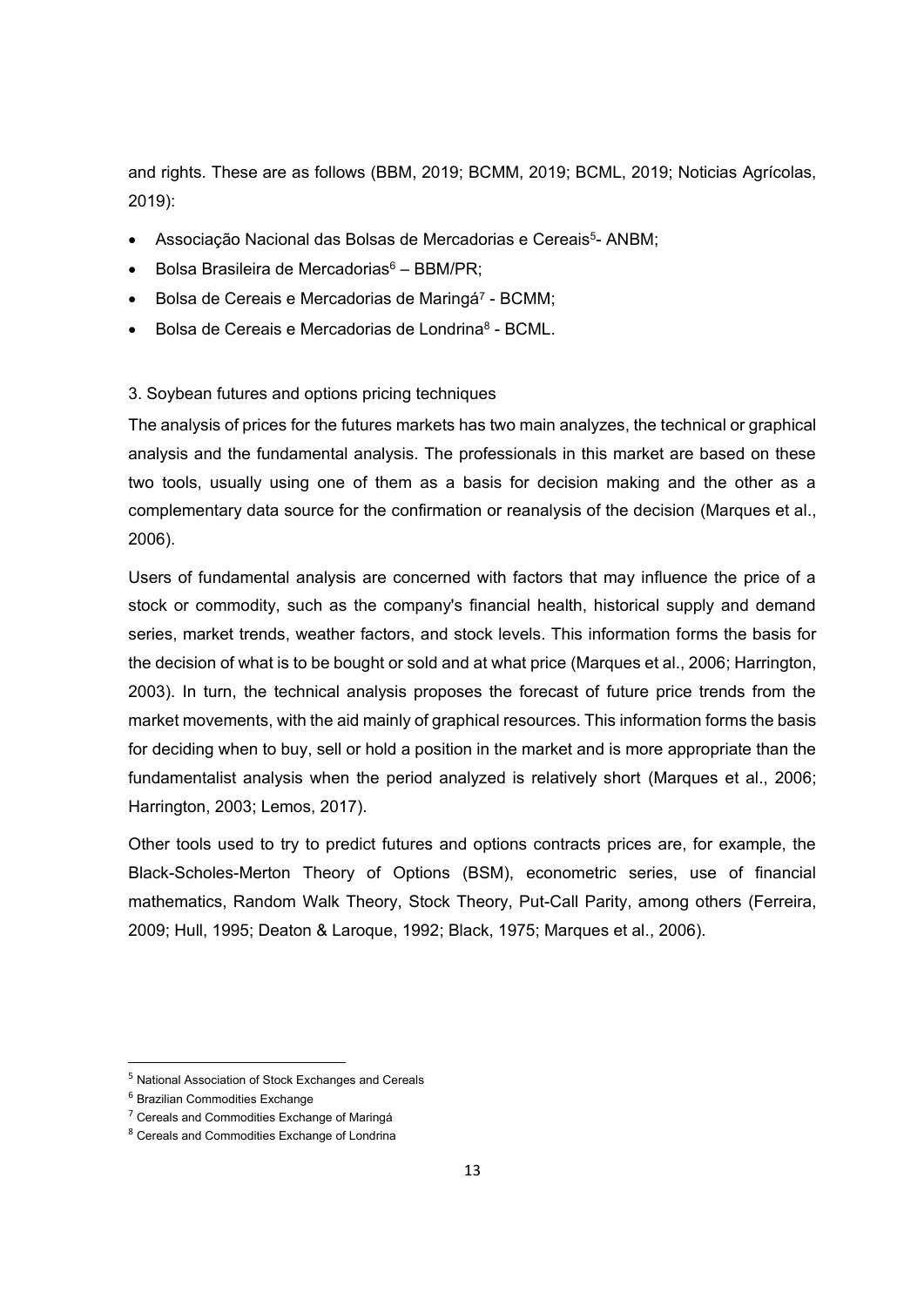#### 3.1. Techniques for forecasting prices of soybean futures contracts

The price forecasting techniques of futures contracts have been studied in different business areas, either with the objective of reducing uncertainties and managing risks or by the possibility of gains from the inefficiency of the markets and the possibility of arbitrage. Its importance is relevant mainly in markets with a high degree of randomness and, consequently, uncertainties, such as agribusiness and commodity marketing (Williams, 1982; Bressan, 2003; Poitras, 2009).

Hull (1995, p. 72) demonstrates the equation for commodities of non-investment, with possibility of gains for convenience, as being (equation 1):

$$
F = \mathbf{S}e^{(r+u-y)T} \tag{1}
$$

At where, F: Future price; S: Spot Price; *℮*: Neperian number; r: Risk free rate; u: Proportional constant of storage costs brought to zero time; y: Gains for convenience; T: Time

Equation (1) is one of the possible tools for forecasting future soybean prices. Other forecasting possibilities include: (i) the search for information on the fundamentals of the soybean market, such as world supply and demand levels, stock levels, country risk of major producers and consumers of the product, official reports on the soy market and related markets, climatic factors in producing countries, historical series of prices, among other information that the analyst deems relevant (Marques et al., 2006); the use of quantitative tools with the analysis of time series. Among the most well-known models we can mention Integrated Mobile Average Autoregressive (ARIMA), Structural Models, Bayesian Models and Neural Networks Models (Bressam, 2003; Marques et al., 2006). Table 3 provides a summary of the quantitative models previously mentioned.

#### Table 3

Summary with the possible quantitative models to estimate the price of soybean futures contracts

| Model                                                   | <b>Main Features</b>                                                                                                                                                                                                                                                                          |
|---------------------------------------------------------|-----------------------------------------------------------------------------------------------------------------------------------------------------------------------------------------------------------------------------------------------------------------------------------------------|
| Autoregressive - Integrated<br>- Moving Average (ARIMA) | It is based on the premise that it is possible to perform modeling to<br>predict a non-stationary time series. In order to do this, we perform<br>non-stationary process differentiations, the inclusion of an<br>autoregressive component and the inclusion of a moving average<br>component |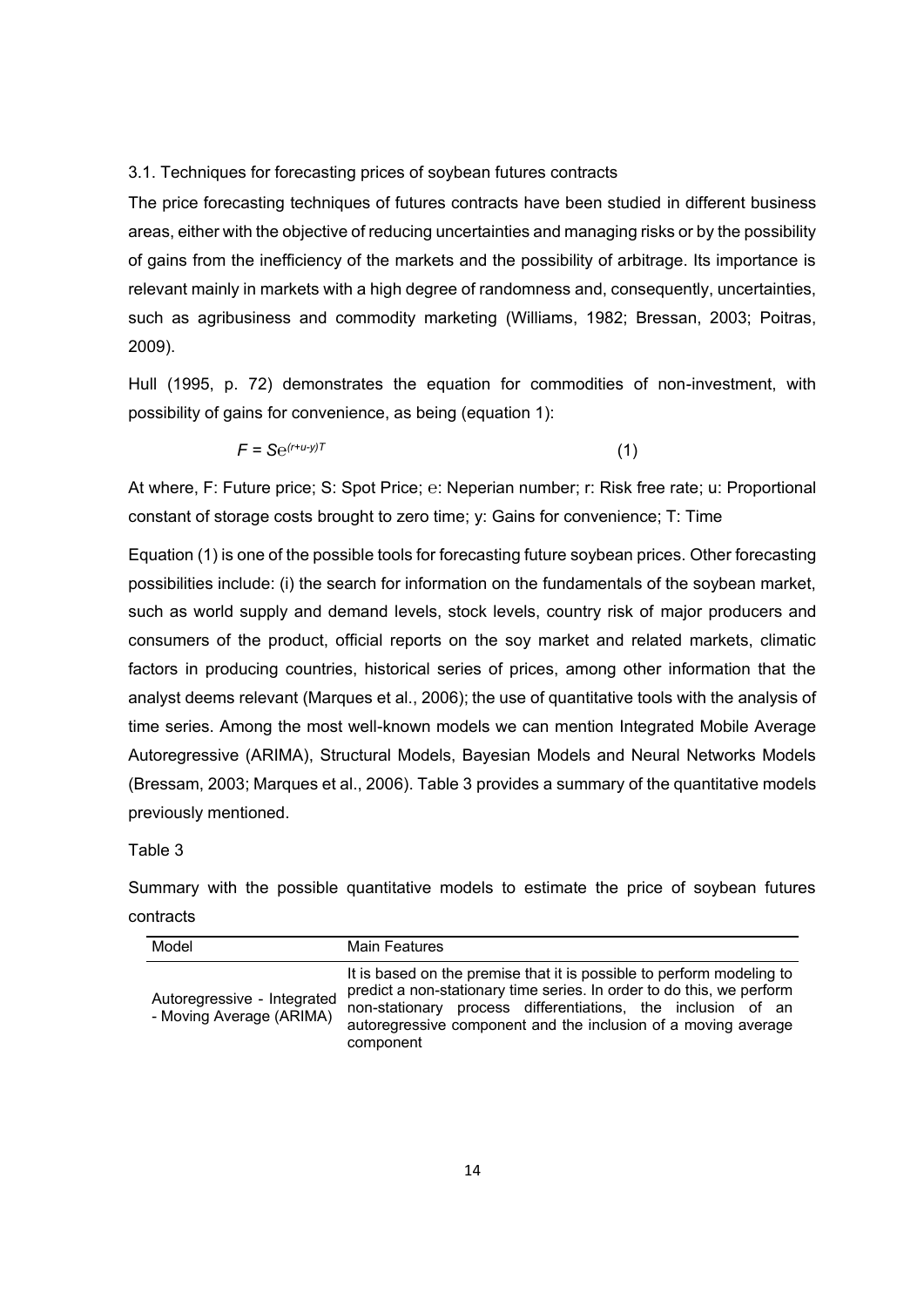| Model                               | <b>Main Features</b>                                                                                                                                                                                                                                                              |  |
|-------------------------------------|-----------------------------------------------------------------------------------------------------------------------------------------------------------------------------------------------------------------------------------------------------------------------------------|--|
| Linear Dynamic Structural           | This model allows new information to be incorporated into the<br>calculated parameters, adjusting the time series to the new<br>scenario. The parameters are the trend, the cycle, the seasonality<br>and an irregularity component, calculated from the likelihood<br>function.  |  |
| Linear Dynamic Bayesian             | Analogous to the Linear Dynamic Structural model, with the<br>difference that the parameters are calculated from iterative<br>methods. The main characteristic of this model is the adaptation of<br>the series to stochastic shocks (abrupt variations in mean and<br>variance). |  |
| Artificial Neural Networks<br>(ANR) | Non-parametric models involving learning algorithms. Its purpose is<br>to simulate human neural networks, with the aim of replicating<br>behavior patterns over a time series.                                                                                                    |  |

Source: prepared by the author, based on Bressam (2003)

Bressam (2003), states that the results indicate a potential for practical application of quantitative models, especially the predictive capacity of the Dynamic Structural (or Classical) Model.

#### 3.2. Price forecasting techniques for soybean options contracts

Analogous to the motives that drive the development of tools to increase the accuracy of price forecasting for futures contracts, option market professionals look for models and analyzes with greater predictive power than the premium value of an option (CME Group, 2014).

The premium value of options contracts is formed from two main components, called Intrinsic Value and Time Value. The Intrinsic Value corresponds to the amount that can be acquired from the exercise of the option, that is, the difference between the exercise price and the spot price. In turn, Time Value (also called Bet Value) is calculated from the expectation of market movements, with parameters such as the volatility of underlying assets and risk-free interest rates, and the time to expiration of the option (time to maturity of the option). Therefore, the main factors affecting the prices of commodity options contracts are: (i) Supply and Demand of the option contracts; (ii) Spot price of the underlying asset; (iii) Exercise price of the option; (iv) Time to expiration of option; (v) Volatility in the price of the underlying asset (CME Group, 2014; Ferreira, 2009; Hull, 1995; Marques et al., 2006). Table 4 presents a summary of the premium value of the options, intrinsic value and time value.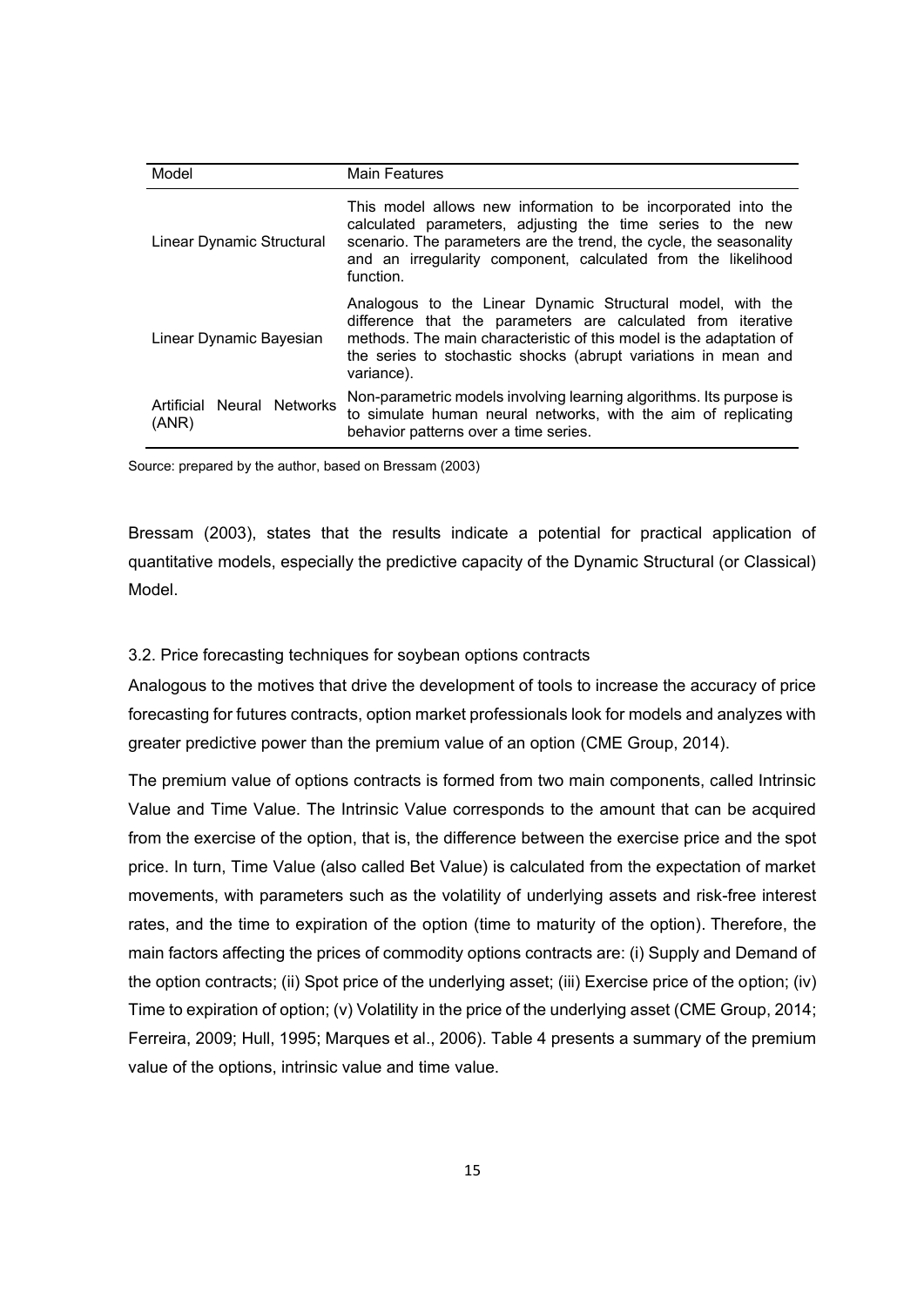## Table 4

Price value of options and their components

| <b>Variable</b>     | <b>Definition</b>                                                                                                                                                                                                                                                                                                                              | <b>Calculation Form</b>                                                                                                                                                                                                                                                             | <b>Example</b>                                                                                                                                                                                                                                                                                                                                                                                                                                                             |
|---------------------|------------------------------------------------------------------------------------------------------------------------------------------------------------------------------------------------------------------------------------------------------------------------------------------------------------------------------------------------|-------------------------------------------------------------------------------------------------------------------------------------------------------------------------------------------------------------------------------------------------------------------------------------|----------------------------------------------------------------------------------------------------------------------------------------------------------------------------------------------------------------------------------------------------------------------------------------------------------------------------------------------------------------------------------------------------------------------------------------------------------------------------|
| Intrinsic<br>Value  | Value resulting from the<br>difference between the<br>exercise price of<br>option<br>(X)<br>and<br>underlying assets'<br>spot<br>price (S).                                                                                                                                                                                                    | an max (S-X; 0) for Call<br>the $max(X-S; 0)$ for Put                                                                                                                                                                                                                               | An<br>option<br>contract for<br>the<br>purchase of a soybean bag for<br>\$10.00. The spot price of a sack<br>of soybeans at this time is<br>\$12.00. Therefore, the intrinsic<br>value of this option contract is<br>\$2.00 (\$12.00 - \$10.50).                                                                                                                                                                                                                           |
| Time value          | Value resulting from the<br>expectation<br>of market<br>agents on the future<br>value of the asset. The<br>time value decreases to<br>the value 0 (zero) on the<br>option's maturity date<br>its<br>and<br>value<br>İS<br>maximum, for each time<br>t, when the option is At-<br>the-Money (ATM).                                              | Statistical<br>tools<br>for<br>calculating the probability<br>of a favorable scenario,<br>taking into account the<br>standard deviation, price<br>variation, interest rate and<br>time to maturity of the<br>option. One such tool is the<br>Monte Carlo Simulation<br>Method (MMC) | option contract for<br>An<br>the<br>purchase of a soybean bag for<br>\$10.00, with the possibility of<br>exercise only on the maturity<br>date, is being traded for \$10.50<br>on the stock exchange. The spot<br>price of a sack of soybeans at<br>this time is \$9.00. Since the spot<br>price is less than the exercise<br>price of the option, the intrinsic<br>value is zero. Therefore, the time<br>value of this option agreement is<br>\$0.50 (\$12.00 - \$10.50). |
| <b>Option Price</b> | Also called the option<br>premium, it is the value<br>that the buyer of an<br>option contract pays to<br>the<br>issuer<br>οf<br>this<br>agreement to obtain the<br>the<br>right,<br>but<br>not<br>obligation, to buy the<br>asset for a certain price.<br>Its value is the sum of two<br>components, the intrinsic<br>value and the time value | Option Price = Intrinsic<br>Value + Time Value                                                                                                                                                                                                                                      | option contract for the<br>An<br>purchase of a soybean bag for<br>\$10.00, with the possibility of<br>exercise only on the maturity<br>date, is being traded for \$10.50<br>on the stock exchange. The spot<br>price of a sack of soybeans at<br>this time is \$10.20. The intrinsic<br>value is \$0.20, while the time<br>value of this option contract is<br>\$0.30.                                                                                                     |

Source: elaborated by the authors, based on CME Group, 2014 ; Hull, 1995; and Ferreira, 2009

From the calculation of the intrinsic value of an option, it is possible to classify its position. Hull (1995, p.181) uses three main classifications:

• In-The-Money (ITM): when the immediately exercise of this option will generate a positive cash flow for its holder;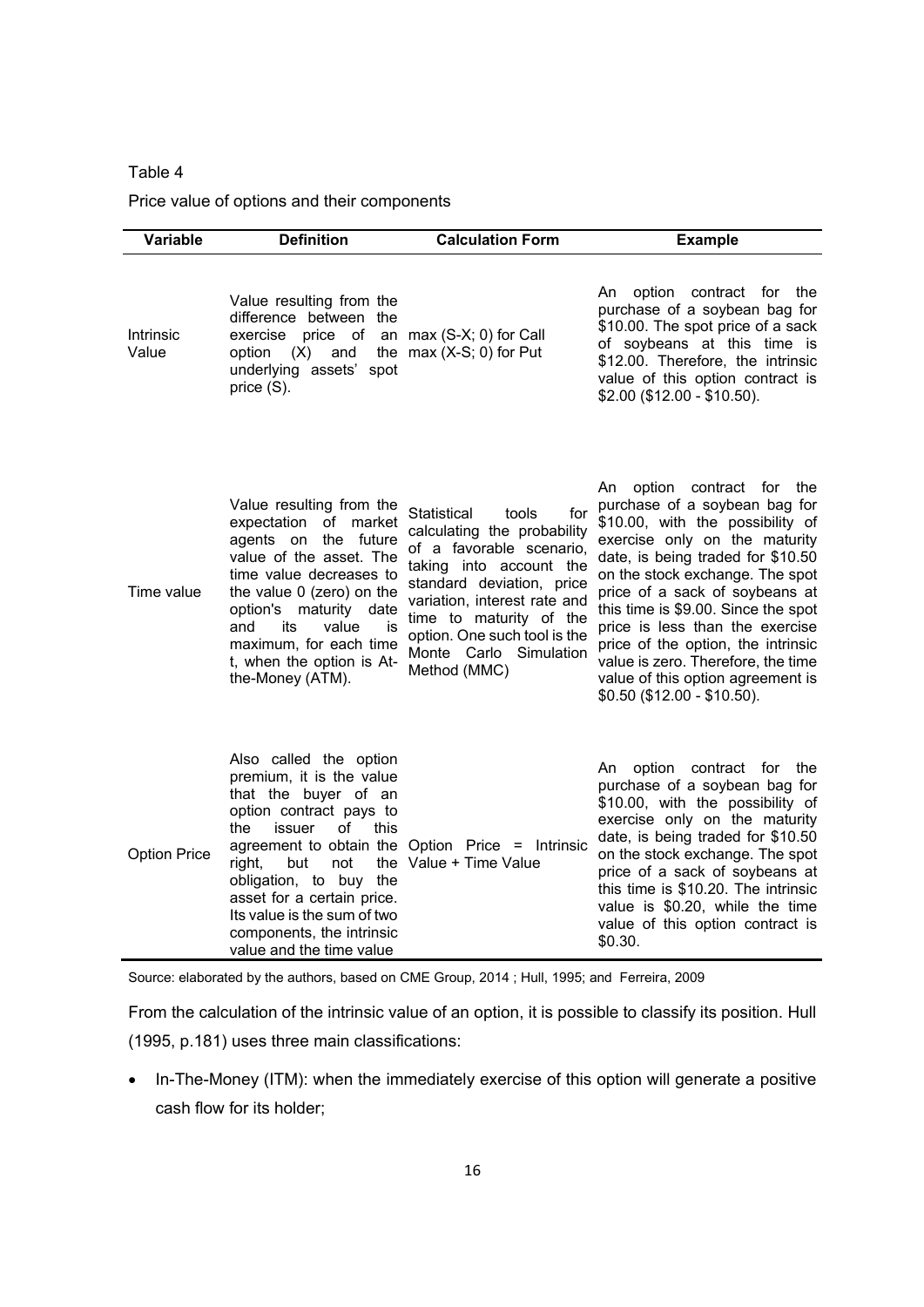- *At-The-Money (ATM)*: when the immediately exercise of this option will generate a neutral cash flow to its holder;
- *Out-Of-The-Money (OTM)*: when the immediately exercise of this option will generate a negative cash flow to its holder.

Usually the OTM options are cheaper than the ITM and ATM options, since their intrinsic value is zero, leaving only the time value. Consequently, an OTM option for a commodity with a high degree of volatility may generate greater profits for speculators (Ferreira, 2009).

Thus, since the intrinsic value corresponds to the difference between the exercise price and the market price at a given time t, and is known, then the time value of the option remains to be calculated. For this, methods and models were developed from different areas of knowledge, such as mathematics, physics, economics, finance, psychology, among others (Ferreira, 2009).

Among the main techniques we can highlight the Black-Scholes-Merton models, Cox binomial tree, Ross and Rubinstein, Hull-White, Wiggins, Stein-Stein, Heston, Eisenberg-Jarrow, Bates multiple factors, Heston- Nandi. In addition to the models mentioned above, option market analysts have the possibility of using computational resources such as Monte Carlo Simulation, Neural Networks, Hybrid Neural Networks and Monte Carlo Simulation, Dynamic Linear Models and Analysis of Historical Series (Black, 1975; Buliali, Fatichah, & Susanto, 2009; Ferreira, 2006; Ferreira, 2009; Hull, 1995; Jabbour & Liu, 2005).

## 4. Risk Management and Hedging Strategies with Futures and Options

Risk management and the degree of exposure that companies, individuals and governments are willing to assume is a subject of study in different areas of research, with the aim of improving the predictability of future events and decision-making. The forms of risk analysis depend on the period to be analyzed. In a general way, it can be said that for short-term forecasts, the future will be a reflection of past events; for medium-term forecasts the forecast is based on the experience, probability of occurrence and simulation of scenarios; for the longterm forecast are analyzed the fundamentals of the object of study (Almeida, 2011; Moreira, 2009).

After the risk analysis, the manager must take a position. Committee of Sponsoring Organizations of the Treadway Commission - COSO - (2007), segments the response in relation to risk in five categories, according to table 5.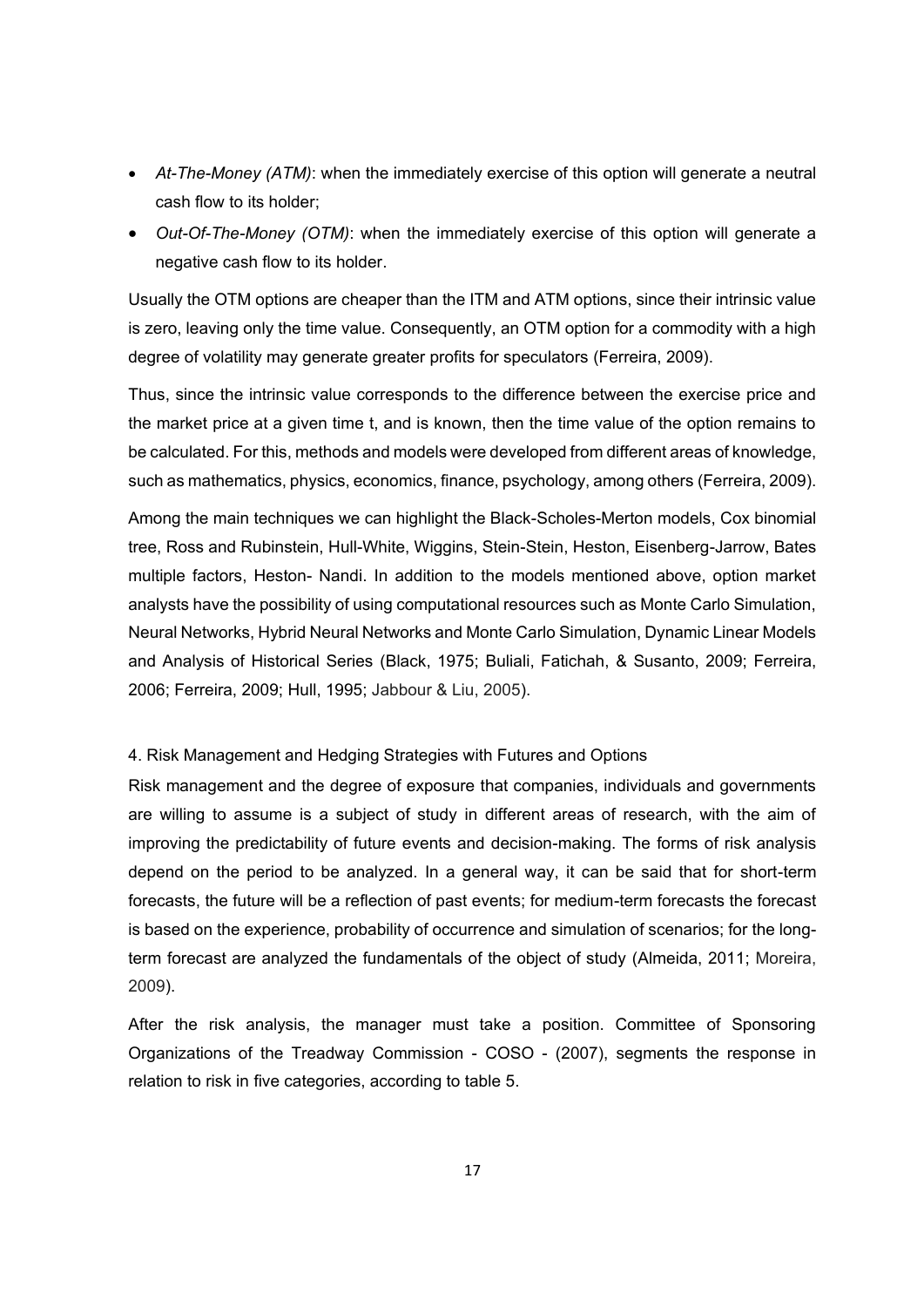#### Table 5

#### Risk response

| <b>Risk</b><br>response | <b>Definition</b>                                                                                                                                                                                                        |
|-------------------------|--------------------------------------------------------------------------------------------------------------------------------------------------------------------------------------------------------------------------|
| Avoid                   | Discontinuation of the activities that generate the risks. Avoiding risks may involve<br>discontinuing a product line, declining expansion into a new geographic market, or<br>selling a division.                       |
| Reduce                  | Measures are taken to reduce the likelihood or impact of the risks, or even both.<br>Typically, this procedure covers any of the hundreds of business decisions on a day-<br>to-day basis.                               |
| Share                   | Reducing the likelihood or impact of risks by transferring or sharing a portion of the risk.<br>Common techniques include acquiring insurance products, performing headline<br>transactions, or outsourcing an activity. |
| Accept                  | No measures are taken to affect the likelihood or degree of impact of the risks.                                                                                                                                         |

Fonte: *COSO*, 2007

In agribusiness risks can be classified into four groups, as follows (CME Group, 2014; Marques et al., 2006; Moreira, 2009):

- Financial risk this is the risk of currency fluctuations, interest rates (national and international) and liquidity to honor short-term commitments. The management of this risk class can be carried out from an ideal structure of assets and liabilities, and the use of futures contracts and options;
- Institutional risk is due to the uncertainties related to the policies imposed by the governments that reflect in the operation of production and distribution. Agricultural credit policy, health regulations, and import and export policies are examples of this type of risk. In general, the members of the agribusiness production chain do not have direct means to manage it;
- Production risk is related to the uncertainty arising from the variables that affect the level of productivity, and are usually unpredictable. The main variables of this type of risk are climatic variations, pests, diseases and natural disasters. Management can include the use of genetically modified (GMO) seeds to resist diseases, pests and climatic variations and the use of technologies for natural disaster prediction;
- Market risk is associated with the variability in the prices of products and services in the agribusiness production chain, such as the sales value of soybeans, the purchase cost of agricultural pesticides or the cost of transporting the beans. Goldsmith (2008), in his work on the production and processing of soybeans in Brazil, states that "*Month-to-month variability in prices and the level of correlation among prices are primary sources of*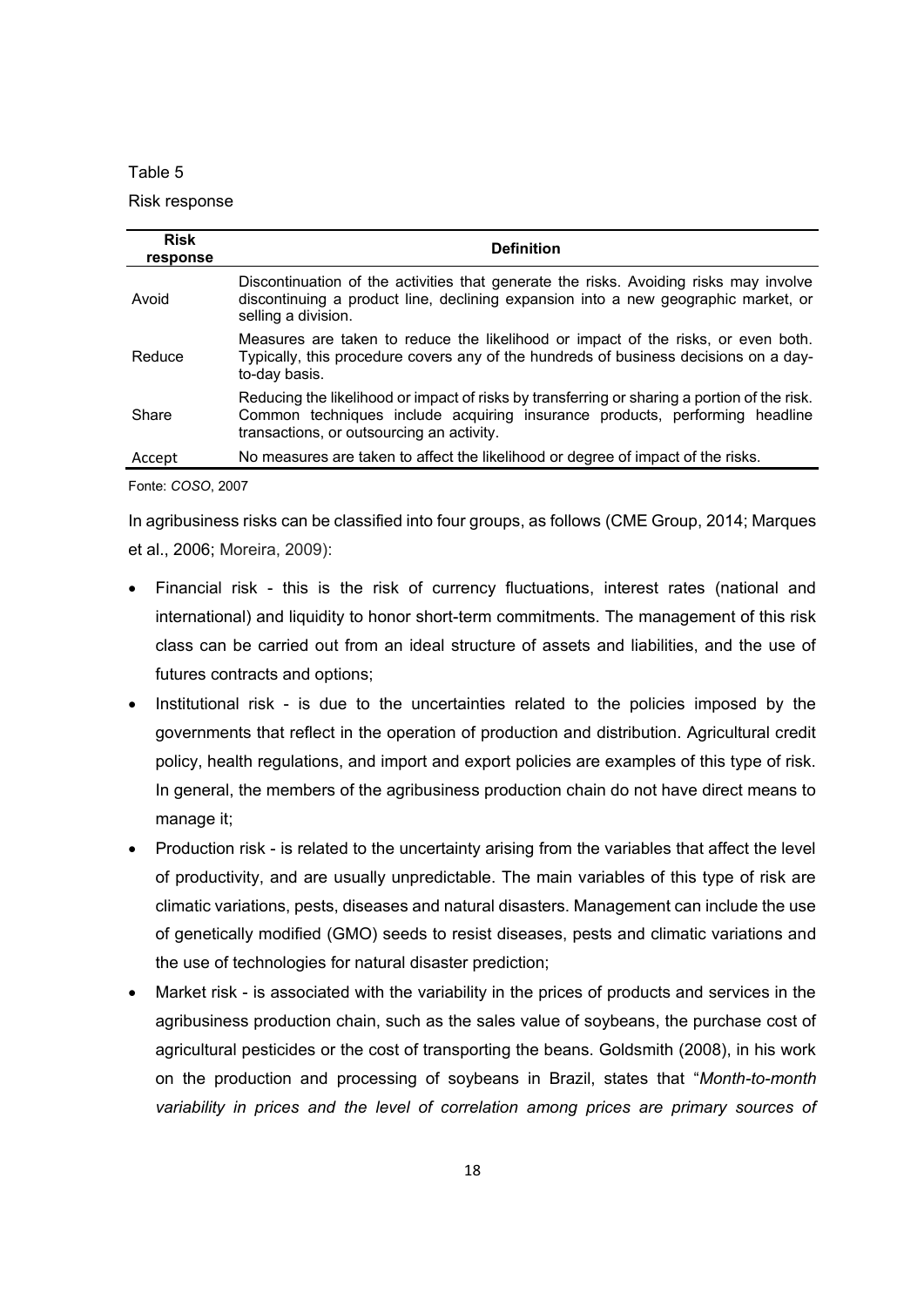*uncertainty for processors. Soybean oil prices are 60% more variable from month to month than soybean meal, and 20% more variable than soybeans*"(p. 793). To reduce risk exposure, one of the available tools is the use of hedging.

Within the four risk classifications, two are subject to right control by the parts through the use of futures and options contracts in their different forms in order to conduct hedging transactions. The hedge in turn is defined as a risk hedging operation against the fluctuation of prices, interest rates, currency fluctuations, etc., in which is the cash flow is predetermined. Its effectiveness is determined by offsetting the variations between exercise prices and spot prices (Comissão de Valores Mobiliários, 2009).

In agribusiness, when a hedge transaction is carried out, there is a risk transfer of the spot market price for the base risk. For this reason, it is important to have data on the historical basis of the region under analysis in order to improve the accuracy of forecasting future commodity prices and to perform more effective risk management (CME Group, 2014; Franco, Neto & Machado, 2016; Maia & Aguiar, 2010; Marques et al., 2006).

In the case of soybeans, the spot market price is defined by two components, the future price indicated by CBOT and the physical price in the producing region. The price calculated for the physical market is "the future price adjusted by variables such as freight, handling, storage and quality as well as local supply and demand" (CME Group, 2014, p. 11). The difference between these prices is called the base value, as shown in equation (2) (Hull, 1995; Marques et al., 2006).

Base value = Spot price - Future price (2)

Based on the concepts presented by Franco et al. (2016) and CVM Resolution 604 (CVM, 2010), in order for a risk management operation based on the use of agricultural commodity hedge to be effective, a better quality is and the choice of the appropriate strategy.

In order to minimize the exposure of market agents to risk, the degree of hedge effectiveness is associated with the strategy adopted, which in turn depends on factors such as the type of commodity traded; the stock exchange on which contracts are made; price analysis methodology and the region of production, the latter being responsible for the base risk (CME Group, 2014; Ferreira, 2006; Hull, 1995; Tauser & Cajka, 2014)

The change in the value of the base can be characterized in two distinct ways, the strengthening or the weakening. In the first case the local price increases in relation to the future price, favoring the sellers. Similarly, the second case is when the local price decreased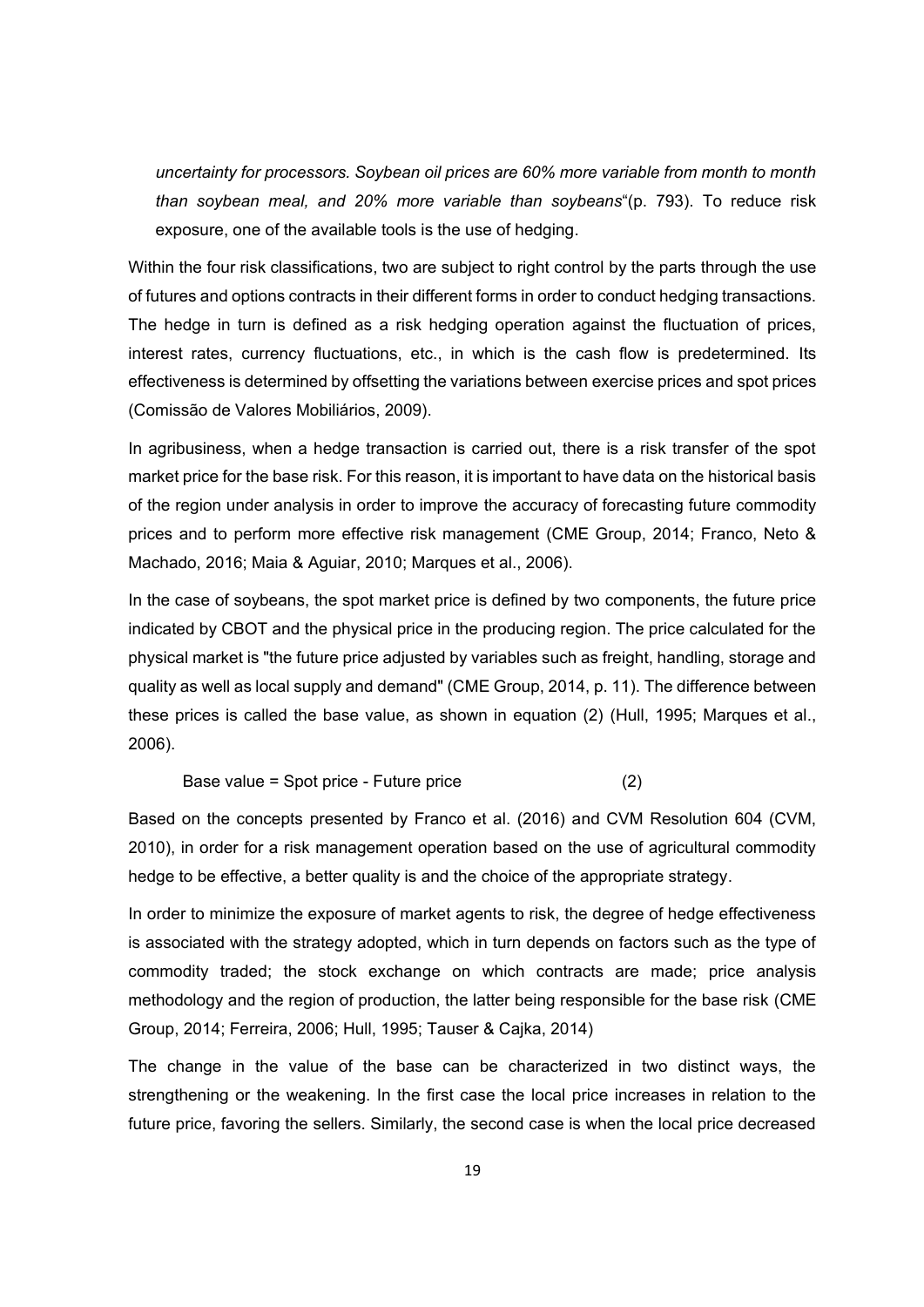in relation to the future price, favoring buyers (Hull, 1995; CME Group, 2014; Marques et al., 2006; Maia & Aguiar, 2010).

Several studies on different types of commodities have been developed with the objective of verifying hedging efficiencies and different analysis tools. In the coffee sector, we highlight the work of Fileni, Marques and Machado (1999), in which researchers found a risk reduction, from the use of hedging, of 75% for the Triângulo Mineiro region, 80% for the Alto da Paranaíba and a low effectiveness in the coverage of risk for the region of Zona da Mata, all located in Brazil.

For the soybean market the studies of Maia and Aguiar (2010) showed the importance of knowing the producer region, since the baseline risk index presented values between 0.20 and 1.51, according to the observed location. The index was calculated from the ratio between the standard deviation and the average of the monthly base variations, and serves as an indicator of effectiveness in the hedging application.

From the data on which commodity and region the hedge will be carried out, it is necessary to choose which tool will be used to calculate the optimal Hedge Ratio (OHR). This indicator shows the theoretical proportion between spot contracts and futures contracts (or option contracts) that a hedger must maintain in its portfolio to hedge against price volatility (Black, 1975; Marques et al., 2006). Baillie and Myers (1991) suggest the use of the Bivariate Generalized Autoregressive Conditional Heteroskedastic (BGARCH) to calculate the OHR of six different commodities, with emphasis on the soybean cultivars, which presented a 57% reduction of variance for the case studied. Haigh and Holt (2000) compute the OHR from the GARCH Multivariate method (MGARCH), comparing its effectiveness with the ordinary least squares (OLS) and seemingly unrelated regressions (SUR) methodology for commodity freights. The results indicate a superiority of the MGARCH method over OLS and SUR, even when including operating costs for hedge correction.

Alizadeh, Nomikos, and Pouliasis (2008) evaluate the hedging effectiveness from the relationship between OHR and the "market state" with the aid of MGARCH and the Markov Transactional Regime model in a study of three petroleum-derived commodities. The results indicate a significant improvement for most cases, being a viable and advantageous option for the hedger. Lien, Shrestha and Wu (2016) developed a study of OHR from the segmentation and quartile estimation as an alternative to the most used methods, such as the Minimum Variance. The results obtained, after analysis of twenty different commodities, suggest that traditional Hedge Ratio techniques are more effective for long periods. In the case of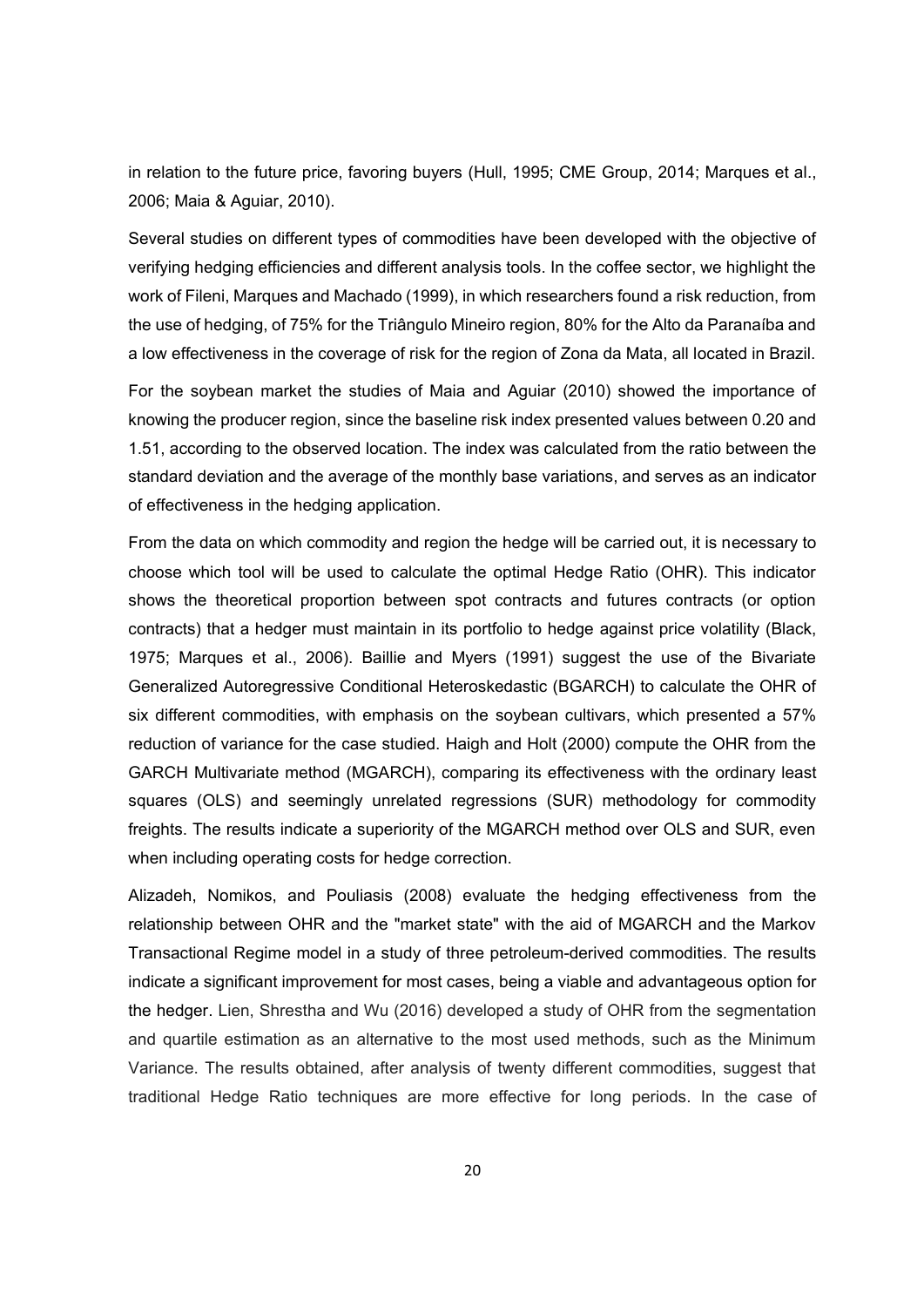agricultural commodities, such as soybean, the results are inconclusive, sometimes being more efficient and sometimes less efficient than the minimum variance method.

In the studies on live cattle market, the recent work of Pinho, Araujo Júnior and Camargos (2017) on the OHR analysis for futures markets and its effectiveness from six models stands out. The results indicate a low optimal hedge ratio for daily series. However, for the monthly series, the BEKK model presented the best performance for variance reduction and optimization of the Sharpe Index.

After knowing the commodity, the region of production and choosing the methodology of analysis of the OHR that best suits that reality, the hedge must choose which strategy will be used. Among the most common are (CME Group, 2014; Hull, 1995; Marques et al., 2006; Taušer & Čajka, 2014):

- Use of forward contracts;
- Maintenance of a portfolio containing forward contracts, spot contracts and inventory;
- Reversal of position in the futures market (simultaneous buying and selling of similar futures contracts);
- Purchase of options contracts.

#### **Conclusion**

The present paper aimed to evaluate the importance of the use of risk management tools for the members of the soybean complex production chain in the state of Paraná, Brazil. The financial instruments chosen for analysis were futures contracts and option contracts with financial settlement. In order to perform the analysis, data were collected regarding the historical variability of the commodity price and its economic and social importance for the region.

The data indicate the existence of sharp peaks and valleys for the price variation, which characterizes one of the types of risk to which the agents of this market are exposed, especially the market risk. The literature on the use of these financial instruments on soybean and other agricultural commodities has shown the efficiency of these tools to mitigate the impacts of the unpredictability on price levels.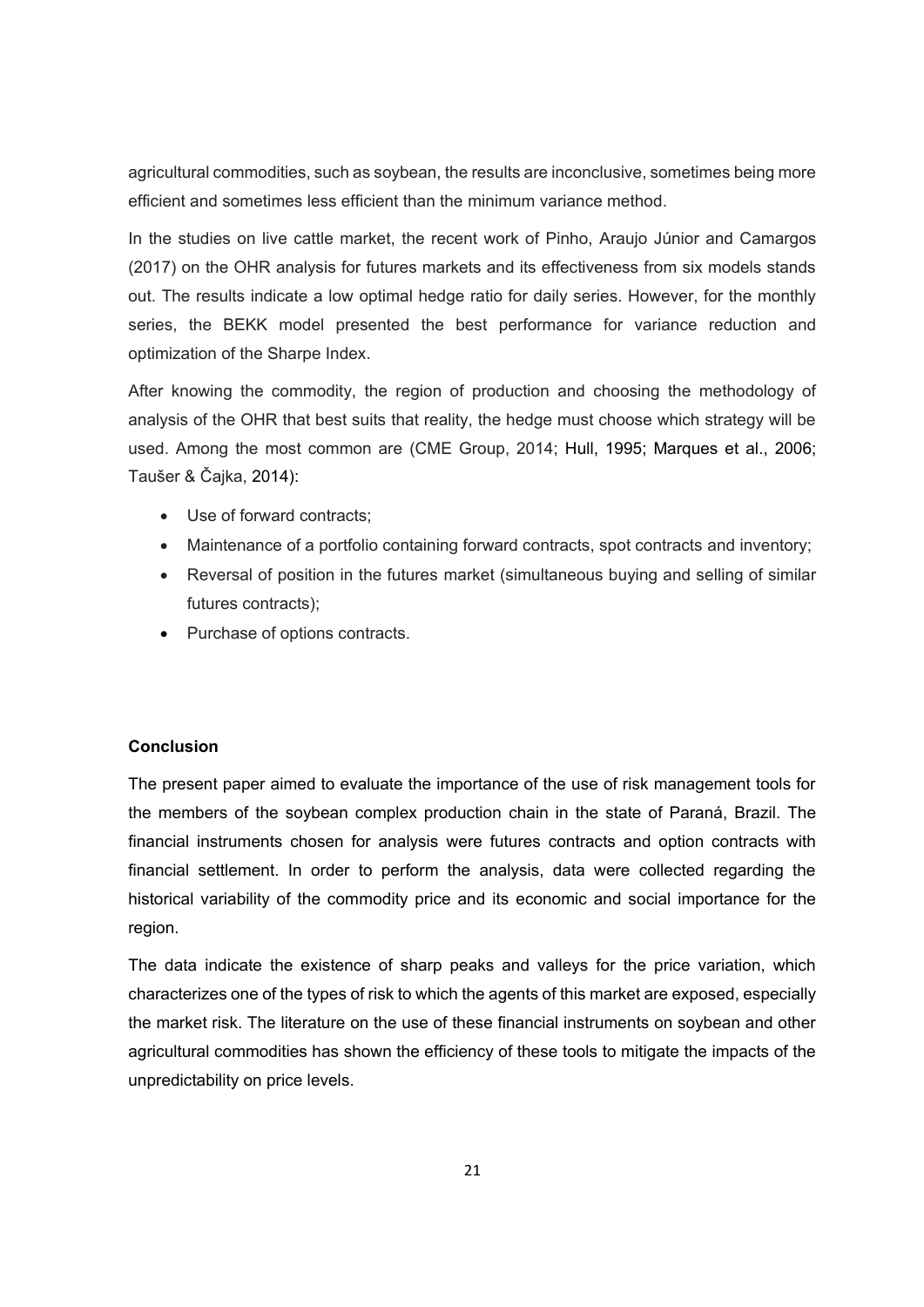Therefore, both the futures contracts, in their different forms, and the option contracts proved to be a possible important alternative for efficient risk management. For future work, it is suggested to evaluate the efficiency of these instruments for the soybean commodity in the region surveyed.

#### **References**

- Abreu, M. P., Medeiros, M. C., & Werneck, R. L. (2003). *Formação de preços de commodities: padrões de vinculação dos preços internos ao externos* (No. 474). Texto para discussão.
- Advfn (2019). Ajuste diário no mercado de contratos futuros. Retrieved April 15, 2019, from: https://br.advfn.com/investimentos/futuros/ajuste-diario
- Alizadeh, A. H., Nomikos, N. K., & Pouliasis, P. K. (2008). A Markov regime switching approach for hedging energy commodities. Journal of Banking & Finance, 32(9), 1970-1983.
- Almeida, A. B. (2011). Risco e gestão do risco. Questões filosóficas subjacentes ao modelo técnico conceptual. Territorium, (18), 23-31.
- Baillie, R. T., & Myers, R. J. (1991). Bivariate GARCH estimation of the optimal commodity futures hedge. Journal of Applied Econometrics, 6(2), 109-124.
- Banco do Brasil (2019). Mercados futuros e opções. Retrieved January 31, 2019, from: https://www.bb.com.br/pbb/pagina-inicial/agronegocios/agronegocio---produtos-eservicos/produtor-empresarial/protecao/mercado-futuro-e-opcoes#/
- Black, F. (1975). Fact and fantasy in the use of options. Financial Analysts Journal, 31(4), 36-41.
- Bolsa de Cereais e Mercadorias de Londrina (BCML) (2019). *Institucional*. Retrieved April 21, 2019, from: http://www.bcml.com.br/institucional/
- Bolsa de Cereais e Mercadorias de Maringá (BCMM) (2019). *Institucional*. Retrieved April 21, 2019, from: http://www.bcmm.com.br/institucional.html
- Bolsa Brasileira de Mercadorias (BBM) (2019). *Quem somos*. Retrieved April 21, 2019, from: https://www.bbmnet.com.br/quem-somos/a-bolsa
- Brasil, Bolsa, Balcão (B3) (2019a). *Perfil e histórico*. Retrieved January 31, 2019, from: http://ri.bmfbovespa.com.br/static/ptb/perfil-historico.asp?idioma=ptb
- Brasil, Bolsa, Balcão (B3) (2019b). *Produtos e serviços para negociação de commodities*. Retrieved January 31, 2019, from: http://www.b3.com.br/pt\_br/produtos-eservicos/negociacao/commodities/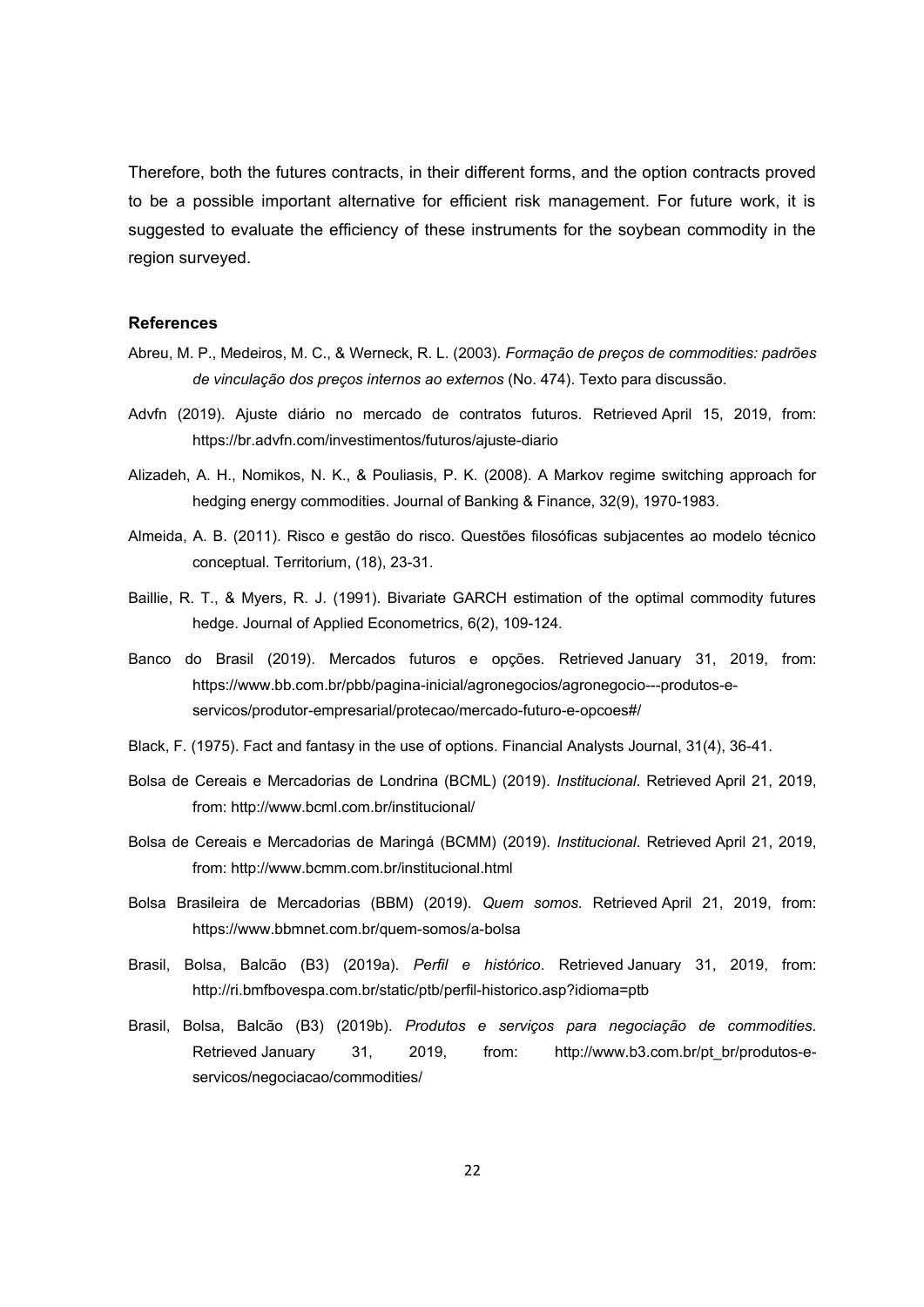- Brasil, Bolsa, Balcão (B3) (2019c). *Futuro de soja com liquidação financeira*. Retrieved January 31, 2019, from: http://www.bmfbovespa.com.br/pt\_br/produtos/listados-a-vista-ederivativos/commodities/futuro-de-soja-com-liquidacao-financeira.htm
- Brasil, Bolsa, Balcão (B3) (2019d). *Opções sobre Futuro de Soja com Liquidação Financeira*. Retrieved January 31, 2019, from: http://www.b3.com.br/pt\_br/produtos-eservicos/negociacao/commodities/opcoes-sobre-futuro-de-soja-com-liquidacaofinanceira.htm
- Bressan, A. (2003). Modelos de previsão de preços aplicados aos contratos futuros de boi gordo na BM&F. Nova Economia. 12.
- Bulhões, R. (2007). O peso da soja na economia do Estado do Paraná. V Encontro de Economia Paranaense: perspectivas de inserção global e equidade interna.
- Buliali, J. L., Fatichah, C., & Susanto, M. (2009). Hybrid Neural Network-Monte Carlo Simulation for Stock Price Index Prediction. Asian Journal of Information Technology, 8(1), 1-7.
- Carlton, D. W. (1984). Futures markets: Their purpose, their history, their growth, their successes and failures. Journal of Futures Markets, 4(3), 237-271.
- CME Group (2014). *Guia auto-didático para hedge com futuros e opções de grãos e sementes oleaginosas*. Retrieved January 03, 2019, from: https://www.cmegroup.com/trading/agricultural/files/AC-216.1\_GrainsHedgingGuide\_port\_SR.pdf
- CME Group (2019a). *A história do mercado de futuros agrícolas e da CBOT*. Retrieved January 31, 2019, from: https://www.cmegroup.com/pt/education/video-history-of-cbot.html
- CME Group (2019b). *The Benefits of Futures Margins*. Retrieved April 15, 2019, from: https://www.cmegroup.com/education/courses/understanding-the-benefits-of-futures/thebenefits-of-futures-margins.html.
- CVM- Comissão de Valores Mobiliários. (2010). Deliberação CVM Nº. 604, de 19 de novembro de 2009. Aprova os Pronunciamentos Técnicos CPC, 38, 39.
- Committee of Sponsoring Organizations of the Treadway Commission (COSO). (2004). Enterprise risk management-integrated framework: executive summary & framework. American Institute of Certified Public Accountants (AICPA).
- Companhia Nacional de Abastecimento (Conab) (2019). *Série histórica das safras*. Retrieved April 14, 2019, from: https://www.conab.gov.br/info-agro/safras/serie-historica-das-safras?start=20
- Deaton, A. & Laroque, G. (1992) On the Behaviour of Commodity Prices. Review of Economic Studies 59, 1-23.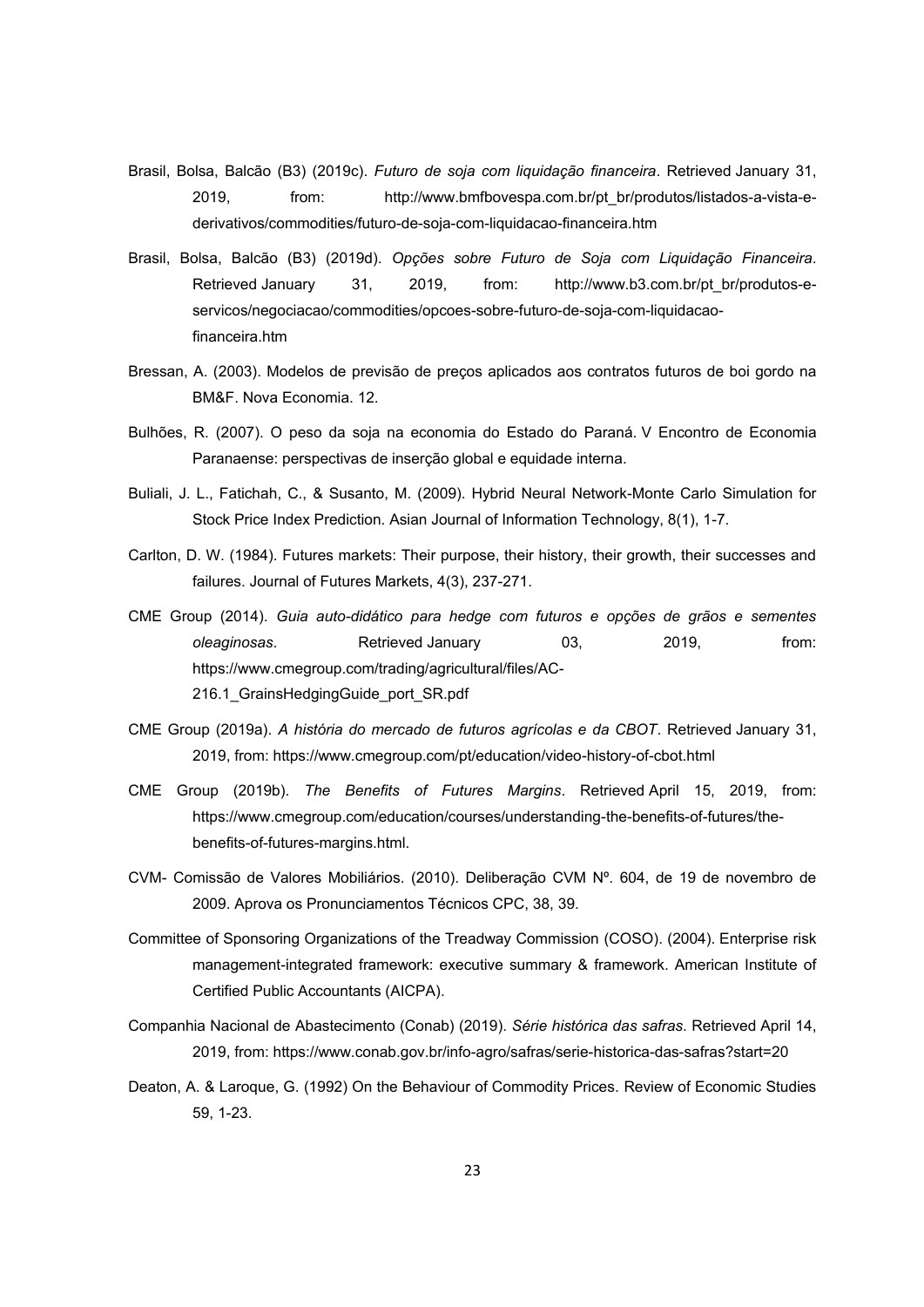- Demarchi, M. (2012). Análise da conjuntura agropecuária safra 2011/12-Soja. Curitiba: Secretaria da Agricultura e Abastecimento/Departamento de Economia Rural. 2012b. Retrieved October 17, 2018, from: http://www.agricultura.pr.gov.br/arquivos/File/deral/soja\_2011\_12.pdf.
- Empresa Brasileira de Pesquisa Agropecuária (EMBRAPA) (2018). Dados económicos da soja safra 2017/2018. Retrieved October 15, 2018, from: https://www.embrapa.br/web/portal/soja/cultivos/soja1/dados-economicos.
- Ferreira, D (2006). Opções financeiras avançadas: Gestão de riscos cambiais e de taxas de juro, VaR – Valor em Risco, Opções exóticas e Produtos Híbridos, Estratégias Complexas. Lisboa: Sílabo
- Ferreira, D (2009). Opções financeiras: gestão de risco, especulação e arbitragem. Lisboa: Sílabo.
- Fileni, D. H., Marques, P. V., & Machado, H. M. (1999). O risco de base e a efetividade do hedge para o agronegócio do café em Minas Gerais. Organizações Rurais & Agroindustriais, 1(1).
- Flaskerud, G. K. (2003). Brazil's soybean production and impact (No. 1191-2016-94428).
- Franco, F. V., de Oliveira Neto, O. J., & Machad, W. B. (2016). Efetividade das operações de hedge para o etanol de Pernambuco e Alagoas no mercado futuro da BM&FBovespa. Revista Econômica do Nordeste, 47(1), 49-64.
- Goldsmith, P. D. (2008). Soybean production and processing in Brazil. In Soybeans (pp. 773-798). AOCS Press.
- Haigh, M. S., & Holt, M. T. (2000). Hedging multiple price uncertainty in international grain trade. American Journal of Agricultural Economics, 82(4), 881-896.
- Harrington, C. (2003). Fundamental vs. Technical Analysis. Cfa Magazine. 14. 36-37. 10.2469/cfm.v14.n1.2789.
- Horngren, C. T., Datar, S. M., & Foster, G. (2003). Cost accounting: A managerial emphasis. Upper Saddle River, NJ: Prentice Hall.
- Hull, J. (1991). Introduction to futures and options markets. Englewood Cliffs, NJ: prentice Hall.
- Jabbour, G. M., & Liu, Y. K. (2005). Option pricing and Monte Carlo simulations. Journal of Business & Economics Research, 3(9), 1-6.
- Kamali, F. P., Meuwissen, M. P., de Boer, I. J., van Middelaar, C. E., Moreira, A., & Lansink, A. G. O. (2017). Evaluation of the environmental, economic, and social performance of soybean farming systems in southern Brazil. Journal of cleaner production, 142, 385-394.
- Lapp, J. S. & Smith, V. H. (1992) Aggregate Sources of Relative Price Variability among Agriculture Commodities. American journal of agriculture I economics, (74), I, 1-9.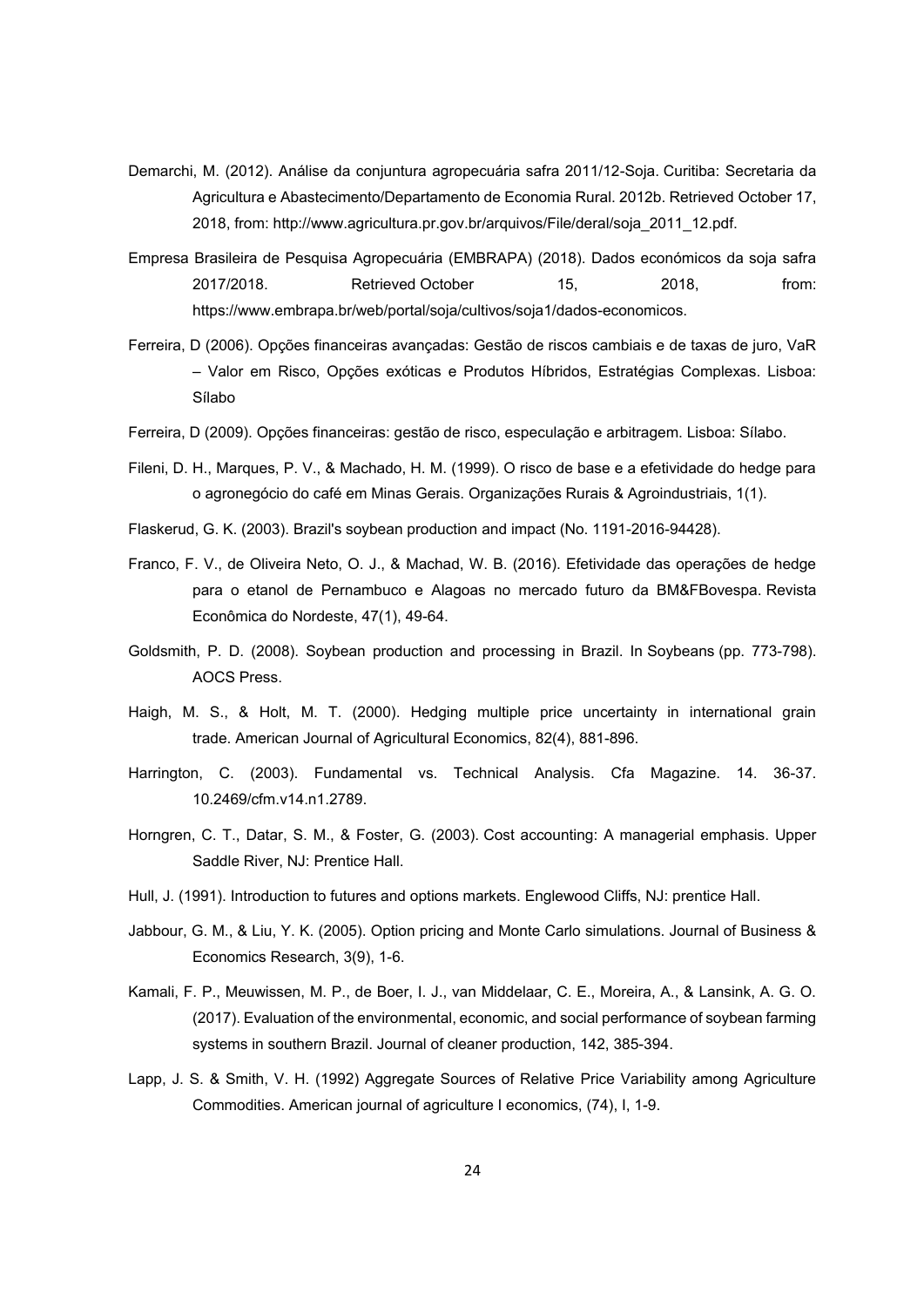Lemos, F. A. C. D. A. (2017). Análise Técnica dos Mercados Financeiros. Editora Saraiva.

- Lien, D., Shrestha, K., & Wu, J. (2016). Quantile estimation of optimal hedge ratio. Journal of Futures Markets, 36(2), 194-214.
- Lisbon Stock Exchange (2019). *Futures*. Retrieved April 23, 2019, from: https://www.bolsadelisboa.com.pt/centro-de-aprendizagem/futuros.
- MacKenzie, D. (2006). Is economics performative? Option theory and the construction of derivatives markets. Journal of the history of economic thought, 28(1), 29-55.
- Macrotrends (2019). Cbot historical data in commodities market. Acedido em 23 de abril de 2019, em: https://www.macrotrends.net/.
- Maia, F. N. C. S., & Aguiar, D. D. (2010). Estratégias de hedge com os contratos futuros de soja da Chicago Board of Trade. Gestão & Produção, 17, 617-626.
- Mankiw, N. G. (2008). *Principles of macroeconomics*. Toronto: Thomson Nelson.
- Marques, P. & Mello, P. & Martines, F. (2006). "Mercados futuros e deOpções agropecuárias". Piracicaba: Dep. de Economia, Administração e Sociologia, Série Didática, n.º D-219.
- Moreira, V. R. (2009). Gestão de risco do agronegócio no contexto cooperativista. 2009 (Doctoral dissertation, Tese (Doutorado em Administração). Escola de Administração de Empresas da Fundação Getúlio Vargas. São Paulo: FGV).
- Noticias Agricolas (2019). *Relação das bolsas de cereais, de mercadorias credenciadas pela conab e suas respectivas associações*. Retrieved April 21, 2019, from: http://www.noticiasagricolas.com.br/dbarquivos/07\_Relacao\_%20Nominal\_das\_%20Bolsas% 20-%20CONAB.pdf
- Pinho, F. M., Junior, A. F. A., & de Camargos, M. A. (2018). A comparative study on different statistical models for calculating the optimal hedge ratio in the live cattle market. Organizações Rurais & Agroindustriais, 19(3).
- Poitras, G. (2009). The early history of option contracts. In Vinzenz Bronzin's Option Pricing Models (pp. 487-518). Springer, Berlin, Heidelberg.

Rippel, R. & Madureira, E. M. P. (2014). A importância da cadeia produtiva da soja no crescimento econômico do oeste paranaense: uma análise entre 1985 e 2012. *III Congresso Nacional de Pesquisa em Ciências Sociais Aplicadas – III CONAPE*. Retrieved in April 14, 2019, from: http://cac-

php.unioeste.br/eventos/conape/anais/iii\_conape/Arquivos/Artigos/Artigoscompletos/CIENCI ASECONOMICAS/1.pdf